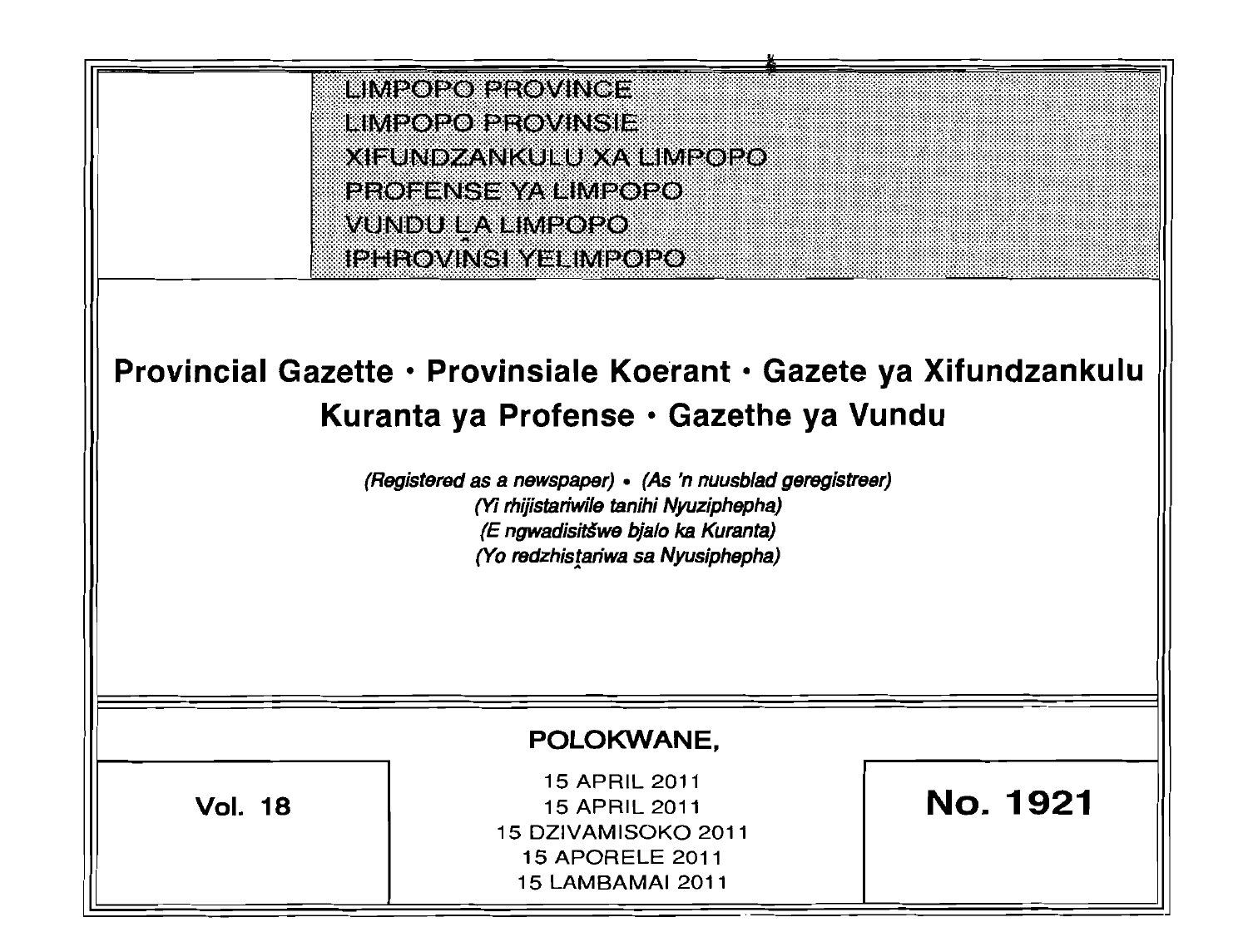#### IMPORTANT NOTICE

The Government Printing Works will not be held responsible for faxed documents not received due to errors on the fax machine or faxes received which are unclear or incomplete. Please be advised that an "OK" slip, received from a fax machine, will not be accepted as proof that documents were received by the GPW for printing. If documents are faxed to the GPW it will be the sender's responsibility to phone and confirm that the documents were received in good order.

Furthermore the Government Printing Works will also not be held responsible for cancellations and amendments which have not been done on original documents received from clients.

# CONTENTS· INHOUD no.<br>No. Page Gazette No. No. GENERAL NOTICES· ALGEMENE KENNISGEWINGS 94 Town-planning and Townships Ordinance (15/1986): Bela-Bela Amendment Scheme 42 .......................................... . 8 1921 94 Ordonnansie op Dorpsbeplanning en Dorpe (15/1986): Bela-Bela-wysigingskema 42 ............................................... . 8 1921 95 Town-planning and Townships Ordinance (15/1986): Bela-Bela Amendment Scheme 45/08 .................................... .. 8 1921 95 Ordonnansie op Dorpsbeplanning en Dorpe (15/1986): Bela-Bela-wysigingskema 45/08 .......................................... . 9 1921 96 Town-planning and Townships Ordinance (15/1986): Polokwane/Perskebult Amendment Scheme 228 .................... . 9 1921 96 Ordonnansie op Dorpsbeplanning en Dorpe (15/1986): Polokwane/Perskebult-wysigingskema 228 ........................ .. 9 1921 97 Act No. 22 of 1919: Notice: Excision of agricultural holdings ....................................................................................... . 9 1921 97 Wet No. 22 van 1919: Kennisgewing: Uitsluiting van landbouhoewes ........................................................................ .. 10 1921 98 Town-planning and Townships Ordinance (15/1986): Establishment of township: Southern Gateway Extension 6..... 10 1921 98 Ordonnansie op Dorpsbeplanning en Dorpe (1511986): Stigting van 'n dorp: Southern Gateway-uitbreiding 6 ......... . 11 1921 99 Town-planning and Townships Ordinance (15/1986): Bela-Bela Amendment Scheme 46/08 .................................... .. 11 1921 99 Ordonnansie op Dorpsbeplanning en Dorpe (15/1986): Bela-Bela-wysigingskema 46/08 .......................................... . 11 1921 100 Development Facilitation Act (67/1995): Establishment of a land development area: Remainder of the farm Hartebeestbult 314 KQ, etc ......................................................................................................................................... .. 15 1921 100 Wet op Ontwikkelingsfasilitering (67/1995): Vestiging van 'n grondontwikkelingsgebied: Restant van die plaas Hartebeestbult 314 KQ. ens ......................................................................................................................................... . 16 1921 101 Advertising on Roads and Ribbon Development Act (21/1940): Notice in terms of section 11 (6) of the Act... ........... . 12 1921 101 Wet op die Toebou en Adverteer langs Paaie (21/1940): Kennisgewing in terme van artikell1 (6) van die Wet.. ..... . 12 1921 102 Land Titles Adjustment Act (111/1993): Designation of certain land in the District of Sekhukhune ............................. . 12 1921 102 Wet op Reeling van Grandtitels (111/1993): Aanwysing van sekere grand gelee in die distrik Sekhukhune ............. .. 13 1921 103 Town-planning and Townships Ordinance (15/1986): Establishment of township: Leseding Extension 3 .................. .. 14 1921 103 Ordonnansie op Dorpsbeplanning en Dorpe (15/1986): Stigting van 'n dorp: Leseding-uitbreiding 3 ........................ .. 14 1921 LOCAL AUTHORITY NOTICES · PLAASLIKE BESTUURSKENNISGEWINGS 136 Town-planning and Townships Ordinance (15/1986): Polokwane Municipality: Polokwane/Perskebult Amendment Scheme 230 ........................ ............................... ................................... ................................ ........... .......... ... ......... ....... 17 1921 136 Ordonnansie op Dorpsbeplanning en Dorpe (15/1986): Polokwane Munisipaliteit: Polokwane/Perskebult-wysigingskema 230............................................................................................................................................................... 17 1921 144 Town-planning and Townships Ordinance (15/1986): Polokwane/Perskebult Amendment Scheme 232 ..................... 18 1921 144 Ordonnansie op Dorpsbeplanning en Dorpe (1511986): Polokwane/Perskebult-wysigingskema 232 .......................... 18 1921 145 Town-planning and Townships Ordinance (15/1986): Greater Tzaneen Municipality: Tzaneen Amendment Scheme 230................................................................................................................................................................................. 19 1921 145 Ordonnansie op Dorpsbeplanning en Dorpe (15/1986): Groter Tzaneen Munisipaliteit" Tzaneen-wysigingskema 230................................................................................................................................................................................. 19 1921 146 Local Government Ordinance (17/1939): Greater Tzaneen Municipality: Permanent street closure and alienation: Part of Jopie Botha Street, Tzaneen Extension 26 ....................................................................................................... 19 1921

146 Ordonnansie op Plaaslike Bestuur (17/1939): Groter Tzaneen Munisipaliteit: Permanente straatsluiting en vervreemding: Deel van Jopie Bothastraat. Tzaneen-uitbreiding 26............................................................................. 20 1921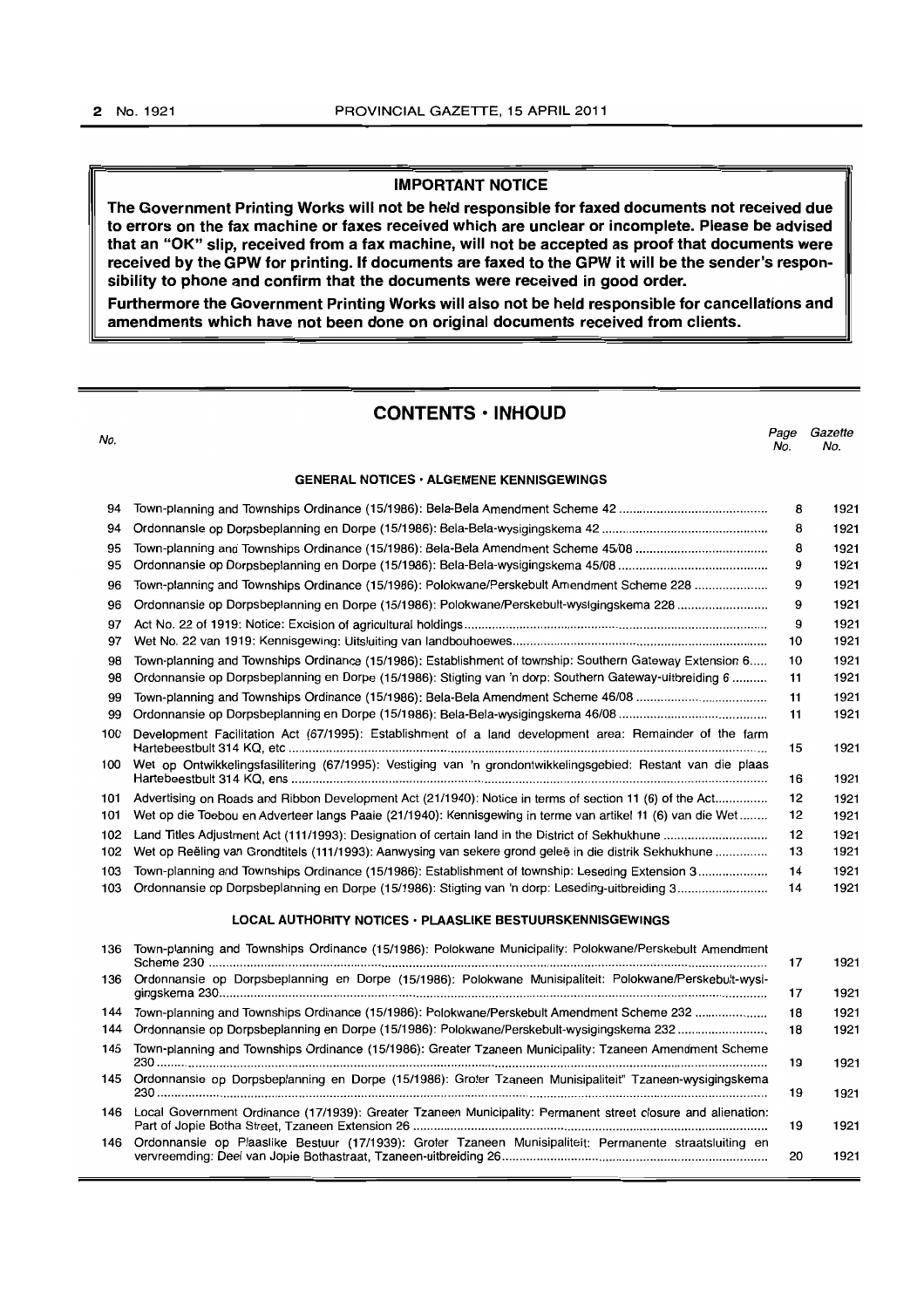.~ ~ ¥ PROVINCIAL GAZETTE. 15 APRIL 2011

No. 1921 3

**IMPORTANT NOTICE** The **Limpopo Provincial Gazette** Function will be transferred to the **Government Printer** in Pretoria as from 1 November 2004 NEW PARTICULARS ARE AS FOLLOWS: Physical address: Postal address: Government Printing Works Private Bag X85 149 Bosman Street Pretoria Pretoria 0001 .  $\mathbf{z}$  and  $\mathbf{z}$  and  $\mathbf{z}$ New contact persons: Louise Fourie Tel.: (012) 334-4686 Mrs H. Wolmarans Tel.: (012) 334-4591 Fax number: (012) 323-8805 E-mail address: hester.wolmarans@gpw.gov.za louise.fourie@gpw.gov.za Contact person for subscribers: Mrs J. Wehmeyer Tel.: (012) 334-4753 Fax.: (012) 323-9574 This phase-in period is to commence from 15 October 2004 (suggest date of advert) and notice comes into operation as from 1 November 2004. Subscribers and all other stakeholders are advised to send their advertisements directly to the Government Printing Works, two weeks before the 1st November 2004. In future, adverts have to be paid in advance before being published in the Gazette. Advertising Manager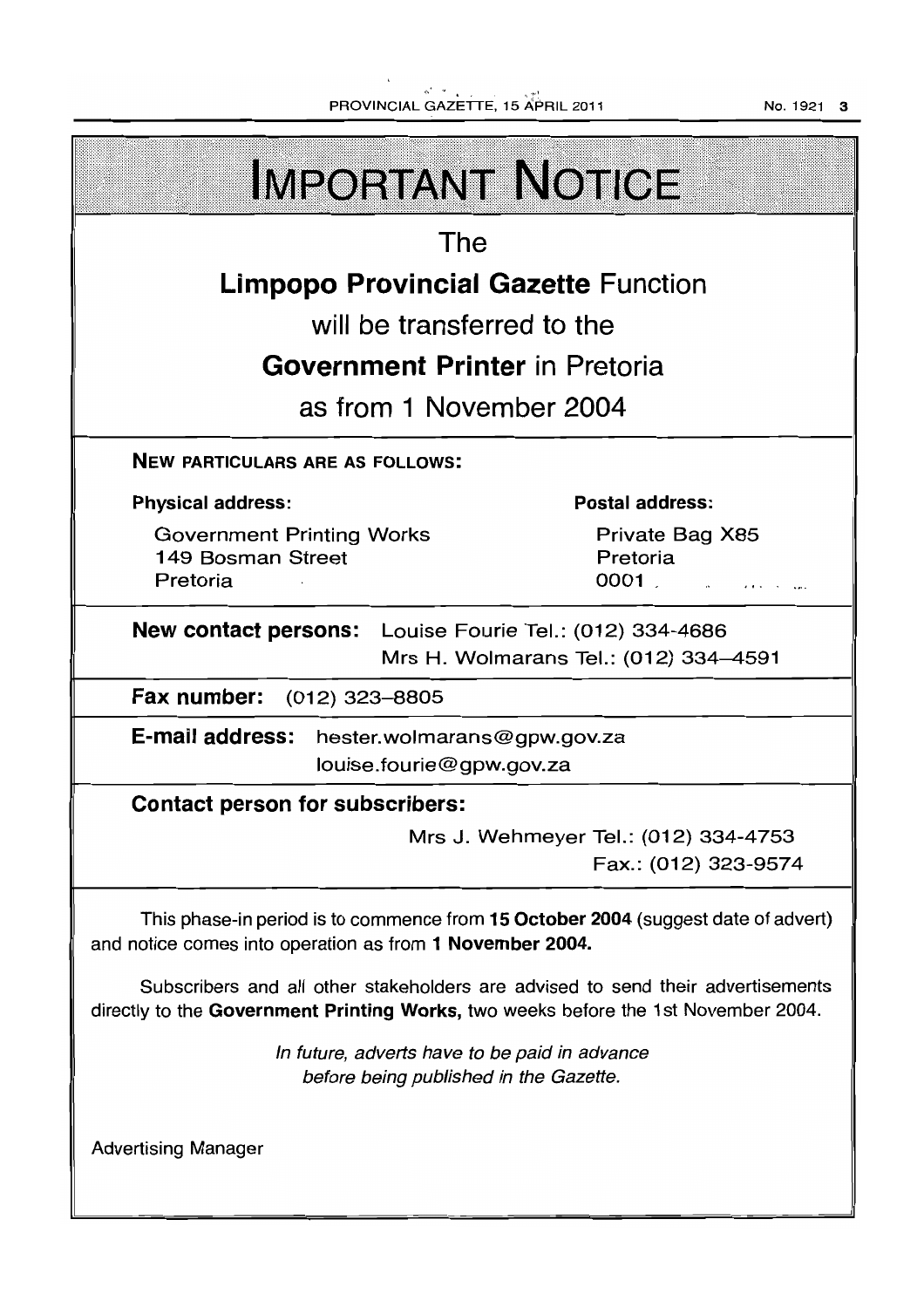**IT** IS THE CLIENTS RESPONSIBILITY TO ENSURE THAT THE CORRECT AMOUNT IS PAID AT THE CASHIER OR DEPOSITED INTO THE GOVERNMENT PRINTING WORKS BANK ACCOUNT AND ALSO THAT THE REQUISITION/COVERING LETTER TOGETHER WITH THE ADVERTISEMENTS AND THE PROOF OF DEPOSIT REACHES THE GOVERNMENT PRINTING WORKS IN TIME FOR INSERTION IN THE PROVINCIAL GAZETTE.

**No ADVERTISEMENTS WILL BE PLACED WITHOUT PRIOR PROOF OF PRE-PAYMENT.** 

| $\frac{1}{4}$ page R 215.43<br><b>Size: 10</b><br>Letter Type: Arial<br>Line Spacing: At:<br>Exactly<br>11pt |
|--------------------------------------------------------------------------------------------------------------|
|                                                                                                              |
| $\frac{1}{4}$ page R 430.87<br>Letter Type: Arial<br>Size: 10<br>Line Spacing: At:<br>Exactly<br>11pt        |
|                                                                                                              |
| $\frac{1}{4}$ page R 646.31<br>Letter Type: Arial<br>Size: 10<br>Line Spacing: At:<br>Exactly<br>11pt        |
|                                                                                                              |
| $\frac{1}{4}$ page R 861.74<br>Letter Type: Arial<br><b>Size: 10</b><br>Line Spacing: At:<br>Exactly<br>11pt |

**t!"t •• \_\_\_\_\_\_\_\_\_ .. a. " at tl"'l' nn \_\_\_ .. ,,\_ ... \_ I n** o~ .. **-'A \_\_\_\_ a \_\_\_ '''It::\_ ...**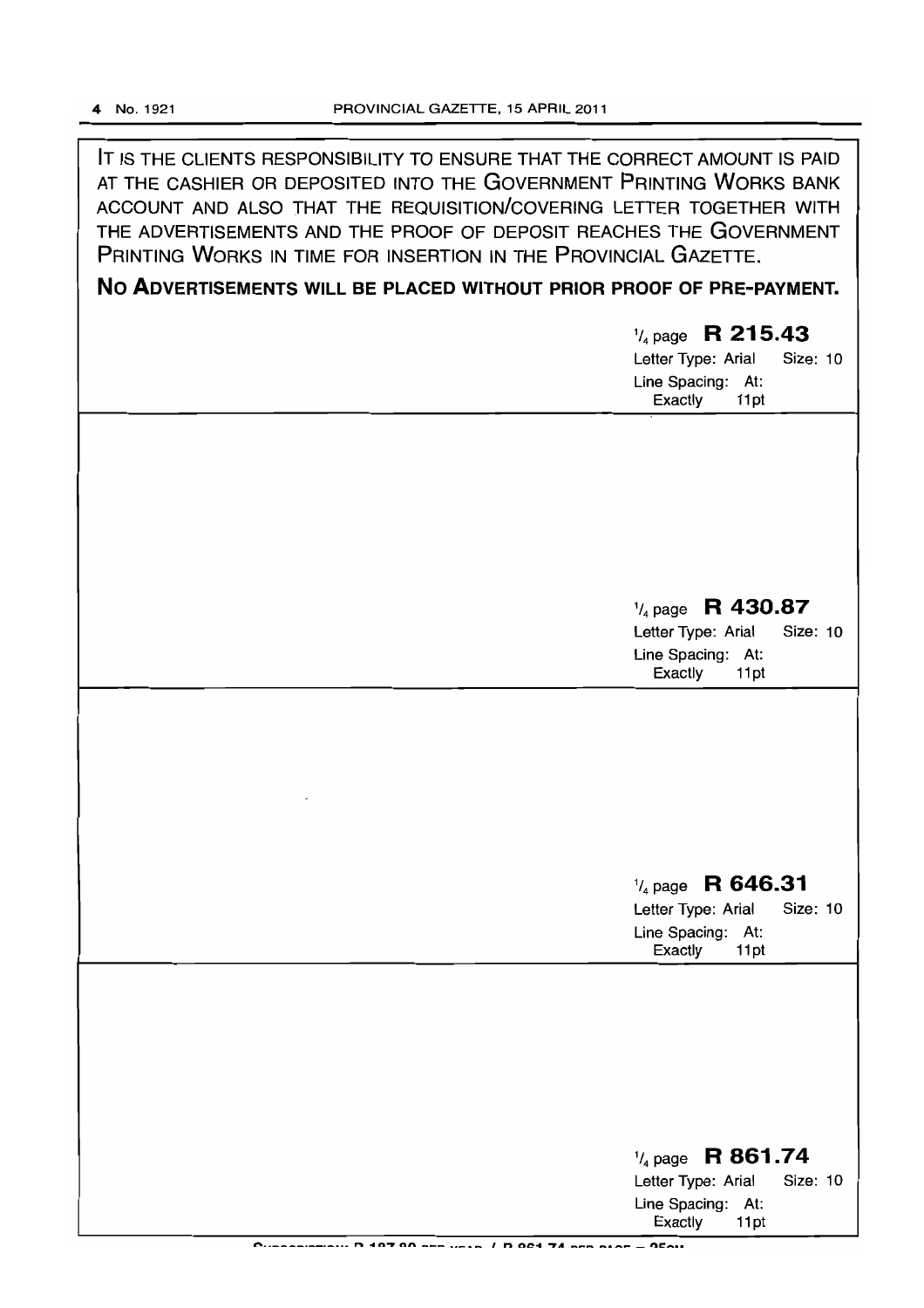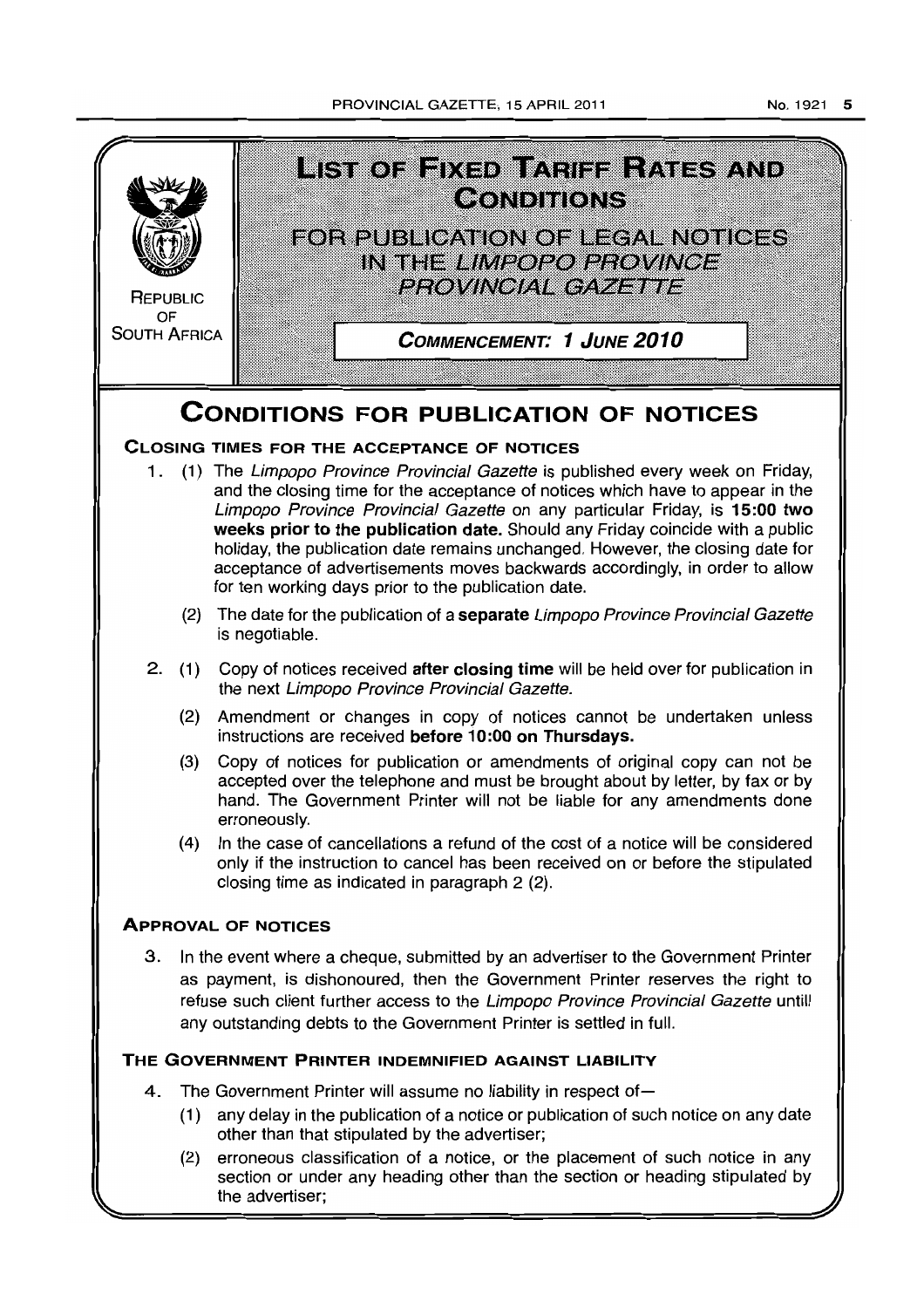(3) any editing, revision, omission, typographical errors or errors resulting from faint or indistinct copy.

# LIABILITY OF ADVERTISER

5. Advertisers will be held liable for any compensation and costs arising from any action which may be instituted against the Government Printer in consequence of the publication of any notice.

# **COPY**

- 6. Gopy of notices must be typed on one side of the paper only and may not constitute part of any covering letter or document.
- 7. At the top of any copy, and set well apart from the notice, the following must be stated:

Where applicable

- (1) The heading under which the notice is to appear.
- (2) The cost of publication applicable to the notice, in accordance with the "Word Count Table".

# PAYMENT OF COST

- 9. With effect from 1 NOVEMBER 2004 no notice will be accepted for publication unless the cost of the insertion(s) is prepaid in CASH or by CHEQUE or POSTAL ORDERS. It can be arranged that money can be paid into the banking account of the Government Printer, in which case the deposit slip accompanies the advertisement before publication thereof.
- 10. (1) The cost of a notice must be calculated by the advertiser in accordance with the word count table.
	- (2) Where there is any doubt about the cost of publication of a notice. and in the case of copy, an enquiry, accompanied by the relevant copy, should be addressed to the Advertising Section, Government Printing Works, Private Bag X85, Pretoria, 0001 [Fax: (012) 323-8805], before publication.
- 11. Overpayment resulting from miscalculation on the part of the advertiser of the cost of publication of a notice will not be refunded, unless the advertiser furnishes adequate reasons why such miscalculation occurred. In the event of underpayments, the difference will be recovered from the advertiser, and the notice(s) will not be published until such time as the full cost of such publication has been duly paid in cash or by cheque or postal orders, or into the banking account.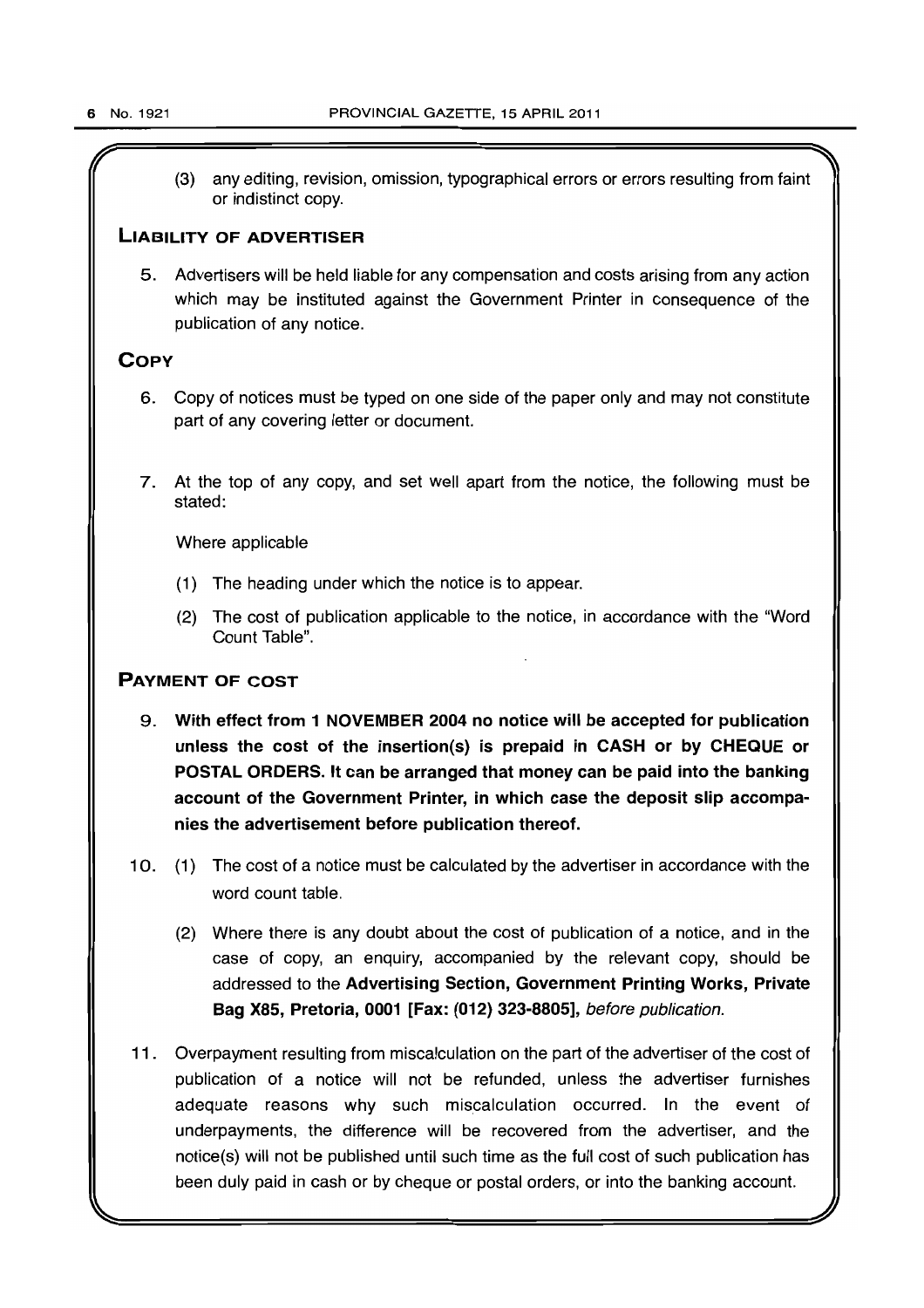- 12. In the event of a notice being cancelled, a refund will be made only if no cost regarding the placing of the notice has been incurred by the Government Printing Works.
- 13. The Government Printer reserves the right to levy an additional charge in cases where notices, the cost of which has been calculated in accordance with the Word Count Table, are subsequently found to be excessively lengthy or to contain overmuch or complicated tabulation.

# PROOF OF PUBLICATION

14. Copies of the Limpopo Province Provincial Gazette which may be required as proof of publication, may be ordered from the Government Printer at the ruling price. The Government Printer will assume no liability for any failure to post such Limpopo Province Provincial Gazette(s) or for any delay in despatching it/them.

# **GOVERNMENT PRINTERS BANK ACCOUNT PARTICULARS**

Bank:

ABSA

BOSMAN STREET

Account No.: 4057114016

Branch code: 632005

Reference No.: 00000049

Fax No.: (012) 323 8805

# Enquiries:

| Mrs. L. Fourie    | Tel.: (012) 334-4686 |
|-------------------|----------------------|
| Mrs. H. Wolmarans | Tel.: (012) 334-4591 |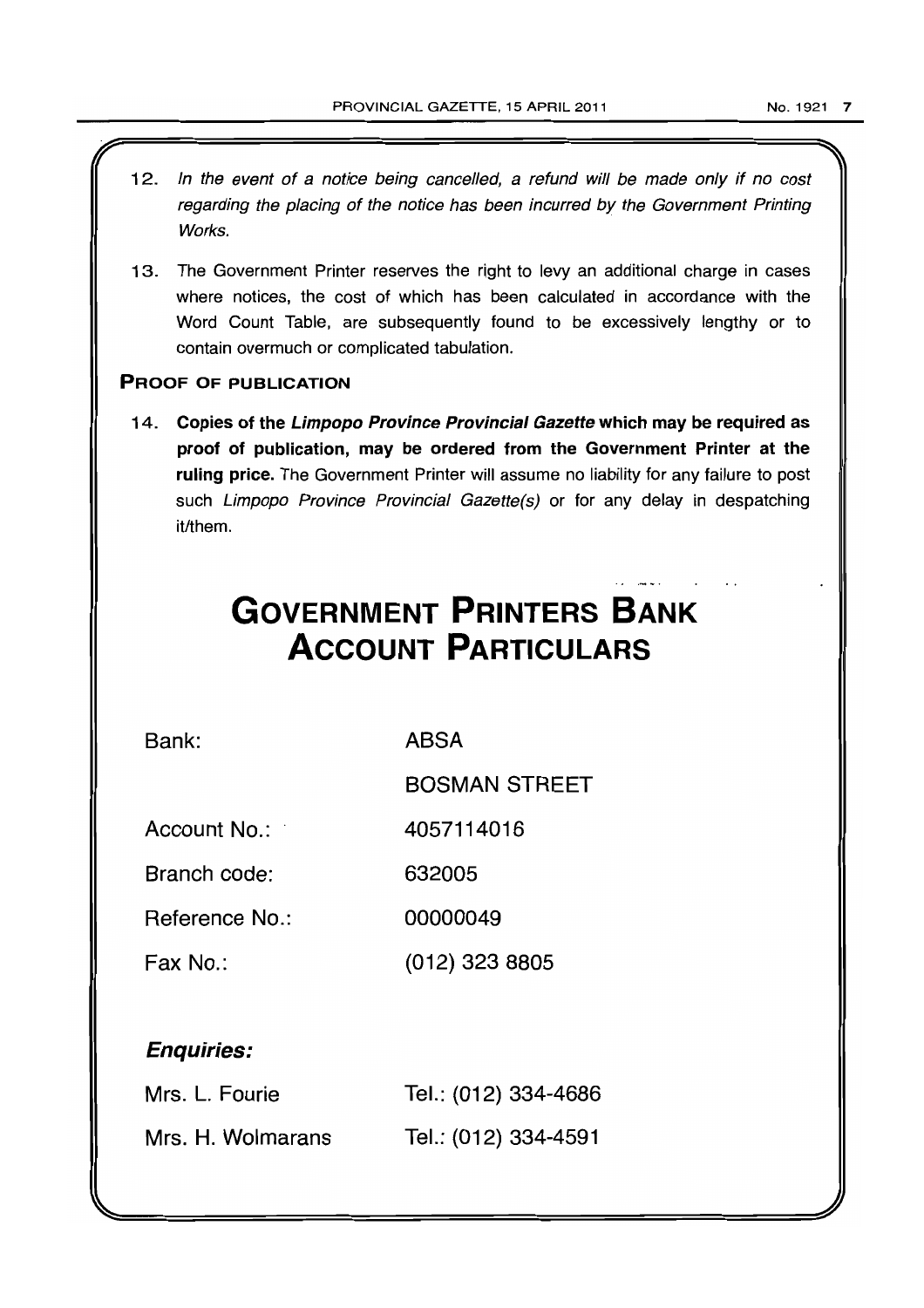# **GENERAL NOTICES • ALGEMENE KENNISGEWINGS**

#### GENERAL NOTICE 94 OF 2011

#### BELA-BELA AMENDMENT SCHEME 42

NOTICE OF APPLICATION FOR AMENDMENT OF THE TOWN-PLANNING SCHEME IN TERMS OF SECTION 56 (1) (b) (i) OF THE TOWN-PLANNING AND TOWNSHIPS ORDINANCE, 1986 (ORDINANCE No. 15 OF 1986)

We, Geo Projects, authorised agents of the owner of Portions 20, 34 and 143 of the farm Roodepoort 467 KR, Bela-Bela, hereby give notice in terms of section 56 (1) (b) (i) of the Town-planning and Townships Ordinance, 1986 (Ordinance No. 15 of 1986), that we have applied to the Bela-Bela Municipality for the amendment of the Town-planning Scheme, known as the Bela-Bela Land Use Scheme, 2008, by the amendment of the zoning of the property by the replacing of Annexure 54 with Annexure 130 to the existing Agriculture zoning, to make provision for uses as indicated in the Annexure 130.

Particulars of the application will lie for inspection during normal office hours at the office of the Municipal Manager, Municipal Offices, Bela-Bela, for a period of 28 days from 8 April 2011.

Objections to or representations in respect of the application must be lodged with or made in writing to the Municipal Manager at the above address or Private Bag X1609, Bela-Bela, 0480, within a period of 28 days from 8 April 2011.

Address: P.O. Box 919, Bela-Bela, 0480. Tel: 082 881 7252 .

# ALGEMENE KENNISGEWING 94 VAN 2011

• **• •** 

#### BELA-BElA-WYSIGINGSKEMA 42

KENNISGEWING VAN AANSOEK OM WYSIGING VAN DIE DORPSBEPLANNINGSKEMA INGEVOLGE ARTIKEL 56 (1) (b) (i) VAN DIE ORDONNANSIE OP DORPSBEPLANNING EN DORPE, 1986 (ORDONNANSIE No. 15 VAN 1986)

Ons, Geo Projects, synde die gemagtigde agent van die eienaars van Gedeeltes 20, 34 en 143 van die plaas Roodepoort 467 KR 463 KR, Bela-Bela, gee hiermee ingevolge artikel 56 (1) (b) (i) van die Ordonnansie op Dorpsbeplanning en Dorpe (Ordonnansie 15 van 1986), kennis dat ons by die 8ela-Bela Munisipaliteit aansoek gedoen het om die wysiging van die dorpsbeplanningskema, bekend as die Bela-Bela Grondgebruikskema, 2008, deur die sonering van die eiendom hierbo beskryf, te wysig deur die vervanging van bylaag 54 met bylaag 130 tot die bestaande Landbou sonering, am voorsiening te maak vir gebruike soos uiteengesit in bylae 130.

Besonderhede van die aansoek Ie ter insae gedurende gewone kantoorure by die kantoor van die Munisipale Bestuurder: Munisipale Kantore, Bela-Bela, vir 'n tydperk van 28 dae vanaf 8 April 2011.

Besware teen of vertoë ten opsigte van die aansoek moet binne 'n tydperk van 28 dae vanaf 8 April 2011, skriftelik by of tot die Munisipale Bestuurder by bovermelde adres of by Privaatsak X1609, Bela-Bela, 0480, ingedien of gerig word.

Adres: Posbus 919, Bela-Bela, 0480. Tel: 082 881 7252.

08-15

#### GENERAL NOTICE 95 OF 2011

#### BELA-BELA AMENDMENT SCHEME 45/08

NOTICE OF APPLICATION FOR AMENDMENT OF THE TOWN-PLANNING SCHEME IN TERMS OF SECTION 56 (1) (b) (i) OF THE TOWN-PLANNING AND TOWNSHIPS ORDINANCE, 1986 (ORDINANCE No. 15 OF 1986)

We, Geo Projects, authorised agents of the owner of Portion 7 of the farm Ruimte 74 JR, Bela-Bela, hereby give notice in terms of section 56 (1) (b) (i) of the Town-planning and Townships Ordinance, 1986 (Ordinance No 15 of 1986), that we have applied to the Bela-Bela Municipality for the amendment of the Town-planning Scheme, known as the 8ela-Bela Land Use Scheme, 2008, by the rezoning of a portion of above-mentioned property from Agriculture to Special with an annexure to make provision for a Health Care Facility/Clinic and ancillary uses.

Particulars of the application will lie for inspection during normal office hours at the office of the Municipal Manager, Municipal Offices, Bela-Bela, for a period of 28 days from 8 April 2011.

Objections to or representations in respect of the application must be lodged with or made in writing to the Municipal Manager at the above address or Private Bag X1609, Bela-Bela, 0480, within a period of 28 days from 8 April 2011.

Address: P.O. Box 919, Bela-Bela, 0480. Tel: 082 881 7252.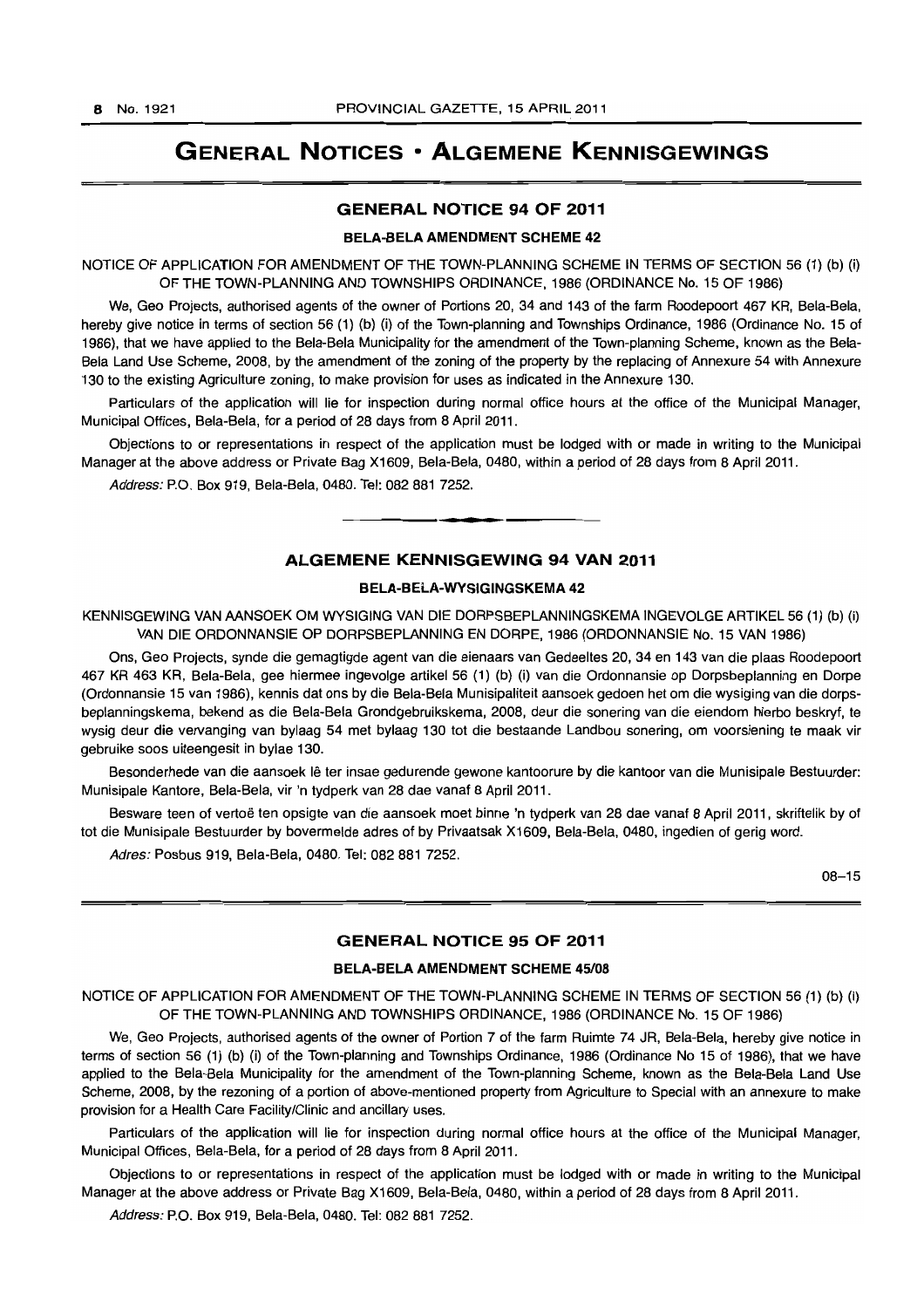#### No. 1921 9

# ALGEMENE KENNISGEWING 95 VAN 2011

#### BELA-BELA-WYSIGINGSKEMA 45/08

KENNISGEWING VAN DIE AANSOEK OM WYSIGING VAN DIE DORPSBEPLANNINGSKEMA INGEVOLGE ARTIKEL 56 (1) (b) (i) VAN DIE ORDONNANSIE OP DORPSBEPLANNING EN DORPE, 1986 (ORDONNANSIE No. 15 VAN 1986)

Ons, Geo Projects, synde die gemagtigde agent van die eienaars van Gedeeltes 7 van die plaas Ruimte 74 JR, Bela-Bela, gee hiermee ingevolge artikel 56 (1) (b) (i) van die Ordonnansie op Dorpsbeplanning en Dorpe (Ordonnansie 15 van 1986), kennis dat ek by die Bela-Bela Munisipaliteit aansoek gedoen het om die wysiging van die dorpsbeplanningskema, bekend as die Bela-Bela Grondgebruikskema, 2008, deur die sonering van 'n gedeelte van die eiendom hierbo beskryf, van Landbou na Spesiaal met bylaes om voorsiening te maak vir 'n Gesondheidsorg FasiliteitlKliniek en aanverwante gebruike.

Besonderhede van die aansoek Ie ter insae gedurende gewone kantoorure by die kantoor van die Munisipale Bestuurder: Munisipale Kantore, Bela-Bela, vir 'n tydperk van 28 dae vanaf 8 April 2011.

Besware teen of vertoë ten opsigte van die aansoek moet binne 'n tydperk van 28 dae vanaf 8 April 2011, skriftelik by of tot die Munisipale Bestuurder by bovermelde adres of by Privaatsak X1609, Bela-Bela, 0480, ingedien of gerig word.

Adres: Posbus 919, Bela-Bela, 0480. Tel: 082 881 7252.

08-15

### GENERAL NOTICE 96 OF 2011

#### POLOKWANE/PERSKEBULT AMENDMENT SCHEME 228

I, Petrus Jacobus Buys, being the authorized agent of the owner of Portion 1 of Erf 120, Pietersburg, hereby give notice in terms of section 56 (1) (b) (i) of the Town-planning and Townships Ordinance, 1986 (Qrdinance 15 of 1986), that I have applied to the Polokwane Municipality for the amendment of the Polokwane/Perskebult Town-planning Scheme, 2007, by the rezoning of Portion 1 of Erf 120, Pietersburg, located on the corner of Marshall and Landdros Mare Streets, from "Business 4" to "Business 2".

Particulars of the application will lie for inspection during normal office hours at the office of the Manager: Spatial Planning and Land Use Management, Directorate Planning and Development, Polokwane Municipality, First Floor, West Wing, Civic Centre, Landdros Maré Street, Polokwane, for a period of 28 days from 8 April 2011.

Objections to or representations in respect of the application must be lodged with or made in writing to the Manager: Spatial Planning and Land Use Management, at the above address or at P.O. Box 111, Polokwane, 0700, within a period of 28 days from 8 April 2011.

Address of agent: Pieterse, Du Toit & Ass CC, P.O. Box 11306, Bendor Park, 0699. Tel: (015) 297-4970/1.

### ALGEMENE KENNISGEWING 96 VAN 2011

**\* -**

#### POLOKWANE-/PERSKEBULT-WYSIGINGSKEMA 228

Ek, Petrus Jacobus Buys, synde die gemagtigde agent van die eienaar van Gedeelte 1 van Erf 120, Pietersburg, gee hiermee ingevolge artikel 56 (1) (b) (i) van die Ordonnansie op Dorpsbeplanning en Dorpe, 1986 (Ordonnansie 15 van 1986), kennis dat ek by die Polokwane Munisipaliteit aansoek gedoen het om die wysiging van die Polokwane-/Perskebult-dorpsbeplanningskema, 2007, deur die hersonering van Gedeelte 1 van Erf 120, Pietersburg, geleë op die hoek van Marshall- en Landdros Marestraat, van "Besigheid 4" na "Besigheid 2".

Besonderhede van die aansoek lê ter insae gedurende gewone kantoorure by die kantoor van die Bestuurder: Ruimtelike Beplanning en Grondgebruiksbeheer, Direktoraat Beplanning en Ontwikkeling, Polokwane Munisipaliteit, Eerste Vloer, Wesvleuel, Burgersentrum, Landdros Marestraat, Polokwane, vir 'n tydperk van 28 dae vanaf 8 April 2011.

Besware teen of vertoë ten opsigte van die aansoek moet binne 'n tydperk van 28 dae vanaf 8 April 2011, skriftelik by of tot die Bestuurder: Ruimtelike Beplanning en Grondgebruiksbeheer, Polokwane Munisipaliteit, by bovermelde adres of by Posbus 111, Polokwane, 0700, ingedien of gerig word.

Adres van agent: Pieterse, Du Toit & Ass BK, Posbus 11306, Bendor Park, 0699. Tel: (015) 297-4970/1.

08-15

## GENERAL NOTICE 97 OF 2011

#### NOTICE: EXCISION OF AGRICULTURAL HOLDINGS (ACT 22 OF 1919)

Notice is hereby given that Davel Consulting Planners CC and/or Willem Gabriel Davel, being the authorized agent of the land owner of the mentioned property, situated approximately 2,5 km south west of Polokwane Inner City, intends to apply to the Controlling Authority (MEC: Local Government & Housing and/or Townships Board) in terms of conditions contained in the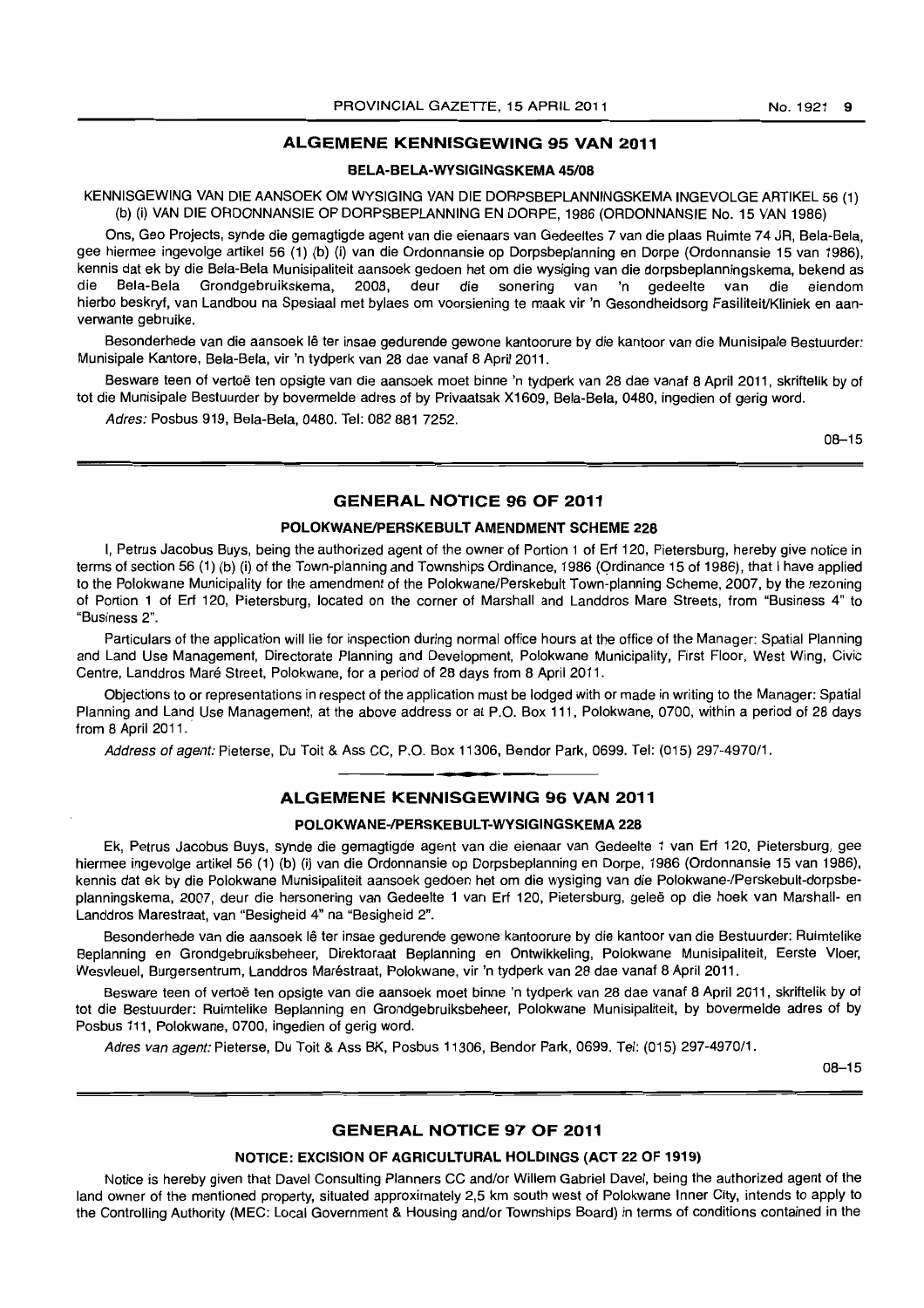Title Deeds of Holdings 78, 79, 81, 82 and 122 of the Ivydale Agricultural Holdings Extension 1, Registration Division LS, Limpopo, and as further contained ito provisions of Act 22 of 1919, to obtain approval to excise the properties from the Agricultural Holdings for purposes of township establishment.

Particulars of this application lie open for inspection during normal office hours at the offices of mentioned agent for a period of 42 days from 8 April 2011.

Any objection or representation together with reasons for such objection in relation to this application should be submitted to the undersigned or with the Head of Department: Local Government & Housing, Private Bag X9485, Polokwane, 0700, or at the Hensa Towers Building, c/o Landros Mare and Rabe Streets, Polokwane, within a period of 42 days from 8 April 2011, but not later than 20 May 2011.

Address and contact detail of applicant/agent: Davel Consulting Planners, PO Box 11110, Bendor, 0699, Tel: (015) 297-1261 or 13 Watermelon Street, Platinum Park, Bendor.

#### **ALGEMENE KENNISGEWING 97 VAN 2011**

**• •** 

#### **KENNISGEWING: UITSLUITING VAN LANDBOUHOEWES (WET 22 VAN 1919)**

Kennis geskied hiermee dat Davel Consulting Planners BK en/of Willem Gabriel Davel, synde die gemagtigde agent van die eienaar van genoemde eiendom te wees, gelee ongeveer 2,5 km suidwes van Polokwane Middestad, van voorneme is om aansoek te doen by die Beherende Gesag (LUR: Plaaslike Regering & Behuising en/of Dorperaad) in terme van voorwaardes vervat in die Titelaktes van Hoewes 78,79,81,82 en 122 van die Ivydale Landbouhoewes Uitbreiding 1, Registrasieafdeling LS, Limpopo, en soos verder omvat itv bepalings van Wet 22 van 1919, om toestemming te kry om die eiendomme vir doeleindes van dorpstigting uit te sluit van die Landbouhoewes.

Besonderhede van die aansoek lê ter insae gedurende normale kantoorure van genoemde agent vir 'n periode van 42 dae vanaf 8 April 2011.

Enige besware of voorleggings tesame vir redes vir so 'n beswaar m.b.t. hierdie aansoek moet by die ondergetekende ingedien word of by die Hoof van die Departement: Plaaslike Regering & Behuising, Privaat Sak X9485, Polokwane, 0700, of by die Hensa Towersgebou, h/v Landros Mare- en Rabestraat, Polokwane, binne 'n periode van 42 dae vanaf 8 April 2011 , maar nie later as 20 Mei 2011 nie.

Adres en kontakbesonderhede van applikant/agent: Davel Consulting Planners, Posbus 11110, Bendor, 0699. Tel: (015) 297-1261 of Watermelonstraat 13, Platinum Park, Bendor.

 $8 - 15$ 

### **GENERAL NOTICE 98 OF 2011**

NOTICE OF APPLICATION FOR ESTABLISHMENT OF TOWNSHIP:

# **SOUTHERN GATEWAY EXTENSION 6**

The Polokwane Municipality, hereby gives notice in terms of section 69 (6) (a) read together with section 96 of the Townplanning and Townships Ordinance, 1986 (Ordinance 15 of 1986), that an application to establish the township referred to in the annexure hereto, has been received by it.

Particulars of the application will lie for inspection during normal office hours at the office of the Town Planners, First Floor, West Wing, Civic Centre, Polokwane, for the period of 28 days from 15 April 2011.

Objections to or representations in respect of the application must be lodged with or made in writing to the Municipal Manager at the above address or at P.O. Box 111, Pietersburg, 0700, within a period of 28 days from 15 April 2011.

#### **ANNEXURE**

#### Name of Township: **Southern Gateway Extension** 6.

Full name of applicant: Davel Consulting Planners, P.O. Box 11110, Bendor, 0699; Tel No. (015) 297-1261; 13 Watermelon Street, Platinum Park, Bendor, Polokwane.

Number of erven in proposed township: "Residential 3": 1 erf (density: 44 dwelling units/ha; 67 rooms/ha); "Special": 1 erf for purposes of offices and shops and/or warehouse and/or vehicle sales lot, subject to further conditions as contained in an annexure (Annexure 90), which inter alia restricts the gross leasable floor area to 30 000  $m^2$ . GLFA for offices, and 16 000  $m^2$ GLFA for the shops and/or warehouse and/or vehicle sales lot; "Municipal": 1 ert; and "Existing Public Road".

Description of land on which the township is to be established: Holdings 81 and 82 of the Ivydale Agricultural Holdings Extension 1, Registration Division LS, Limpopo, situated approximately 2,5 km south west of the Polokwane Central Business District (CBD) in the area known as Strategic Development Area 2.

# **FL LAMOLA, MUNICIPAL MANAGER**

Civic Centre, Landros Mare Street, Polokwane, 0699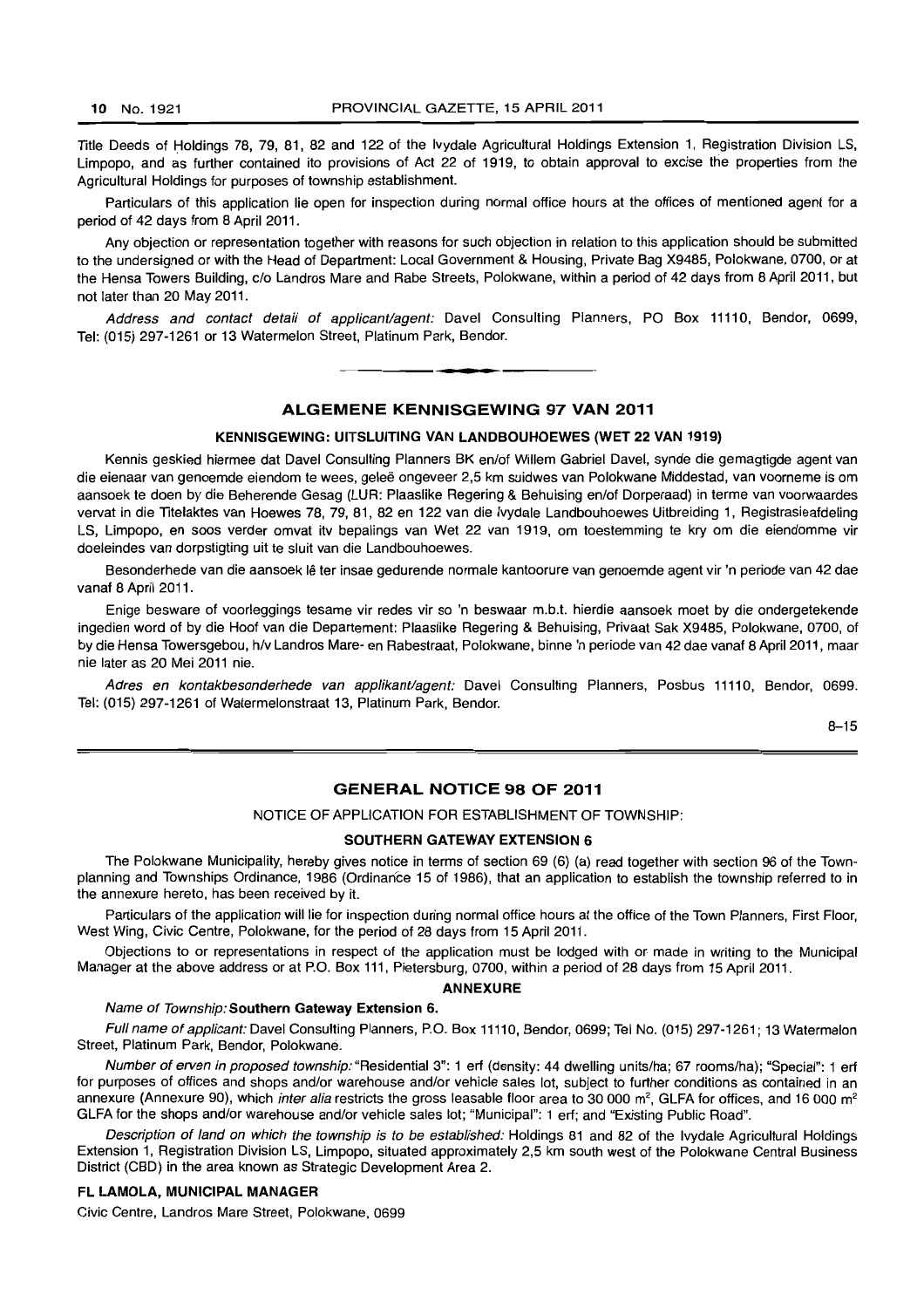### ALGEMENE KENNISGEWING 98 VAN 2011

KENNISGEWING VAN AANSOEK OM STIGTING VAN DORP:

#### SOUTHERN GATEWAY UITBREIDING 6

Die Polokwane Munisipaliteit, gee hiermee ingevolge artikel 69 (6) (a) saamgelees met artikel 96 van die Ordonnansie op Dospsbeplanning en Dorpe, 1986 (Ordonnansie 15 van 1986) kennis dat 'n aansoek om die dorp in die bylae hierby genoem, te stig deur hom ontvang is.

Besonderhede van die aansoek lê ter insae gedurende gewone kantoorure by die kantoor van die Stadsbeplanners, eerste verdieping, Wesvleuel Burgersentrum, Polokwane, vir 'n tydperk van 28 dae vanaf 15 April 2011.

Besware teen op vertoe ten opsigte van die aansoek moet binne 'n tydperk van 28 dae vanaf 15 April 2011, skriftelik by of tot die Munisipale Bestuurder, by bovermelde adres of by Posbus 111, Polokwane, 0700, ingedien of gerig word.

#### BYLAE

#### Naam van dorp: Southern Gateway Uitbreiding 6.

Volle naam van aansoeker: Davel Consulting Planners, Posbus 11110, Bendor, 0699. Tel No. (015) 297-1261; Watermelonstraat 13, Platinum Park, Bendor, Polokwane.

Aantal erwe in voorgestelde dorp: "Residensieel 3": 1 erf (digtheid: 44 Wooneenhede/ha; 67 kamers/ha): "Spesiaal": 1 erf vir doeleindes van kantore en winkels en/of pakhuise en/of motorverkoopperseel onderhewig aan verdere voorwaardes in 'n bylaag (Bylaag 90) vervat, wat die bruto verhuurbare vloeroppervlak onder andere beperk tot 30 000 m<sup>2</sup> BVVO vir kantore, en 16 000 m<sup>2</sup>BVVO vir die winkels en/of pakhuis en/of motor verkoopperseel; "Munisipaal": 1 ert; en "Bestaande Openbare Pad".

Beskrywing van grond waarop dorp gestig staan te word: Hoewes 81 en 82 van die Ivydale Landbouhoewes Uitbreiding 1, Registrasie Afdeling LS, Limpopo, gelee ongeveer 2,5 km suid-wes van die Polokwane Sentrale Besigheidsgebied (SBG) in die gebied bekend as Strategiese Ontwikkelingsgebied 2.

#### FL LAMOLA, MUNISIPALE BESTUURDER

Burgersentrum, Landros Marestraat, Polokwane, 0699.

يوادي والتعقب  $15 - 22$ 

# GENERAL NOTICE 99 OF 2011

#### BELA-BELA AMENDMENT SCHEME 46/08

NOTICE OF APPLICATION FOR AMENDMENT OF THE BELA-BELA LAND USE SCHEME IN TERMS OF SECTION 56 (1) (b) (i) OF THE TOWN-PLANNING AND TOWNSHIP ORDINANCE, 1986 (ORDINANCE No. 15 OF 1986)

We, Tshiongolwe Development Planning Consultants, being the authorised agents of the owner of Ert 6719, Extension 5, Bela-Bela, hereby give notice in terms of section 56 (1) (b) (i) of the Town-planning and Townships Ordinance, 1986 (Ordinance No. 15 of 1986), that we have applied to the Bela-Bela Local Municipality for the amendment known as Bela-Bela Land-Use Scheme 2008, by the rezoning of the property described above from "municipality" to "a place of worship".

Particulars of the application will lie for inspection during normal office hours at the office of the Municipal Manager, Municipal Offices, Bela-Bela, Chris Hani Drive, for a period of 28 days from 12 April 2011.

Objections to or representations in respect of the application must be lodged with or made in writing to The Municipal Manager, at the above address or Private Bag X1609, Bela-Bela, 0480, within a period of 28 days from 12 April 2011.

#### TSHIONGOLWE DEVELOPMENT SERVICES CONSULTANTS

7B Bodenstein. Tel: (015) 291-2232.

Enquiries: Ms. Kanelani Baloyi: 073 690 5674. Ms. Phuluso Booi: 079 477 8653. **-.** 

# ALGEMENE KENNISGEWING 99 VAN 2011

#### BELA-BELA-WYSIGINGSKEMA 46/08

KENNISGEWING VAN AANSOEK OM WYSIGING VAN DIE BELA-BELA LAND USE SCHEME, 2008, INGEVOLGE ARTIKEL 56 (1) (b) (i) VAN DIE ORDONNANSIE OP DORPSBEPLANNING EN DORPE, 1986 (ORDONNANSIE No. 15 VAN 1986)

Ons, Tshiongolwe Ontwikkeling Planning Consultants, synde die gemagtigde agente van die eienaar van Ert 6719, Uitbreiding 5, Bela-Bela, gee hiermee ingevolge artikel 56 (1) (b) (i) van die Ordonnansie op Dorpsbeplanning en Dorpe, 1986 (Ordonnansie 15 van 1986), kennis dat ons aansoek gedoen het by die Bela-Bela Plaaslike Munisipaliteit vir die wysiging, wat bekend staan as Bela-Bela Land-Use Scheme, 2008, deur die hersonering van die eiendom hierbo beskryf vanaf "munisipaliteit" na "n plek van aanbidding".

Besonderhede van die aansoek lê ter insae gedurende gewone kantoorure by die kantoor van die Munisipale Bestuurder, Munisipale Kantore, Bela-Bela, Chris Hanirylaan, vir 'n tydperk van 28 dae van 112 April 2011.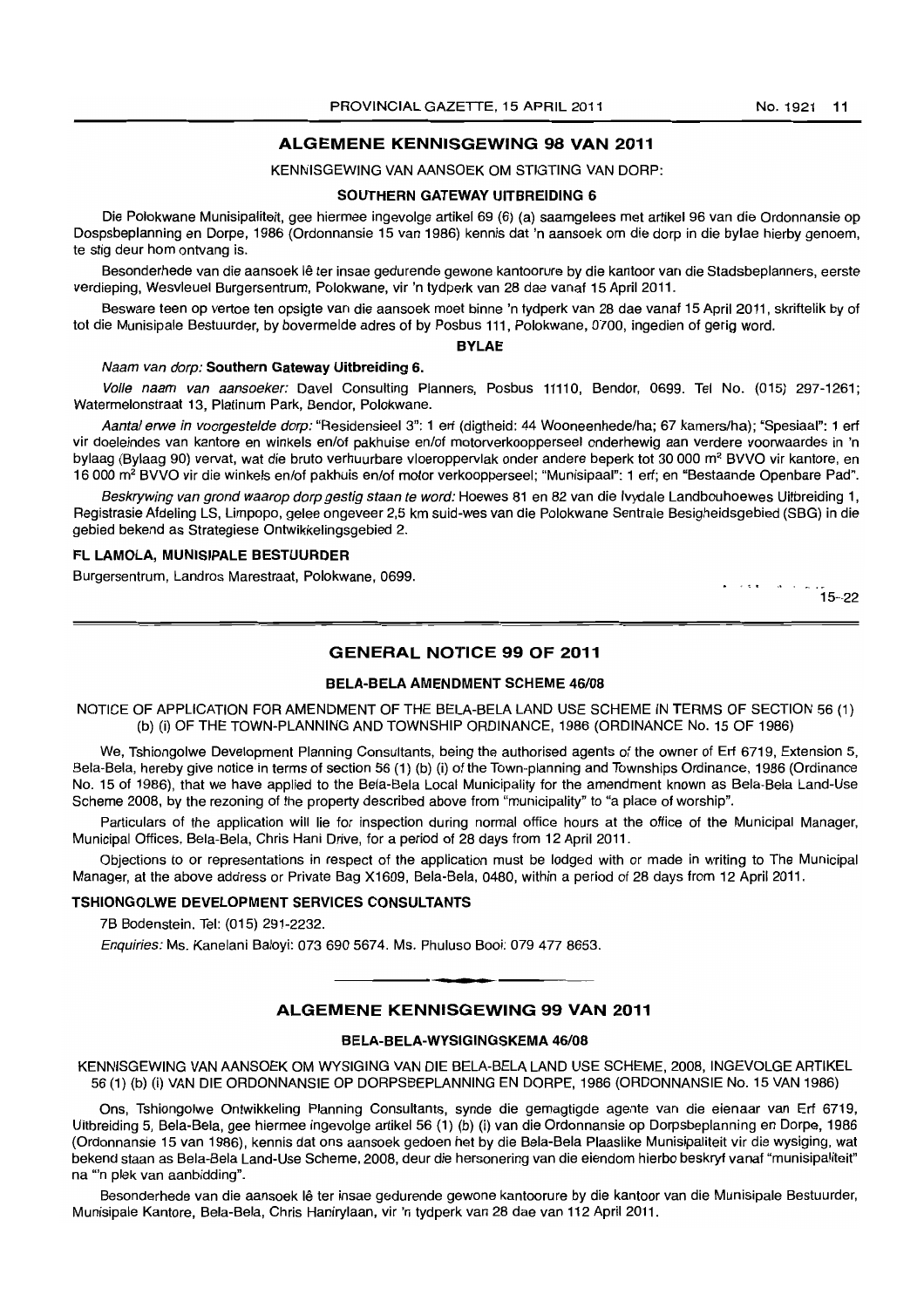Besware teen of vertoë ten opsigte van die aansoek moet ingedien word of gerig word aan Die Munisipale Bestuurder, by bovermelde adres of by Privaatsak X1609, Bela-Bela, 0480, binne 'n typerk van 28 dae van 12 April 2011.

#### TSHIONGOLWE DEVELOPMENT SERVICES CONSULTANTS

7B Bodenstein. Tel: (015) 291-2232.

Navrae: Me. Kanelani Baloyi: 073 690 5674. Me. Phuluso Booi: 079 477 8653.

15-22

# GENERAL NOTICE 101 OF 2011

#### NOTICE OF APPLICATION IN TERMS OF ACT 21 OF 1940

Notice is hereby given that I, Theo Kotze (Developlan) is of the intention to apply in terms of section 11 (6) of the Advertising on Roads and Ribbon Development Act (Act 21 of 1940), for authorisation from the Controlling Authority, as required, in terms of the following title conditions:

(a) Number Ci, Cii and Ciii in Title Deed T4314/2006 (Portion 64 of the farm Myngenoegen 1046-LS), in order that a lodge consisting of 12 chalets, a restaurant and a conference facility can be erected on the property; and

(b) Number 5i, 5ii and 5iii in Title Deed T035686/2003 (Portion 198 of the farm Kalkfontein 1001-LS), in order that a lodge consisting of 20 bedroom units, a restaurant and a conference facility can be erected on the property.

Particulars of the applications will lie for inspection during normal office hours at the office of the Applicant at the physical address mentioned below, and at the offices of the Director General, Limpopo Province: Department Local Government and Housing, Hensa Building, corner Rabe and Schoeman Streets, Polokwane, for a period of 30 days from 15 April 2011.

Any objections to or representations in respect of the applications must be lodged in writing simultaneously with the Applicant and with the Director-General, Limpopo Province: Department Local Government and Housing, at the above address or at Private Bag X9485, Polokwane, 0700, within a period of 30 days from 15 April 2011.

Address of agent: Developlan, P.O. Box 1883, Polokwane, 0700 (115 Marshall Street, Polokwane).

Date of first publication: 15 April 2011.

# ALGEMENE KENNISGEWING 101 VAN 2011

. **- .** 

#### KENNISGEWING VAN AANSOEK IN TERME VAN WET 21 VAN 1940

Kennis word hiermee gegee dat ek, Theo Kotze (Developlan) van voornemens is om in terme van artikel 11 (6) van die Wet op die Toebou en Adverteer Langs Paaie (Wet 21 van 1940), aansoek te doen vir toestemming van die Beherende Gesag, soos vereis in terme die volgende titelvoorwaardes:

(a) Nommer Ci. Cii en Ciii van Titelakte T4314/2006 (Gedeelte 64 van die plaas Myngenoegen 1046-LS), sodat 'n "lodge" bestaande uit 12 chalets, 'n restaurant en 'n konferensiesaal op voormelde eiendom opgerig kan word, en

(b) Nommer 5i, 5ii en 5iii van Titelakte T35686/2003 (Gedeelte 198 van die plaas Kalkfontein 1001-LS), sodat 'n "lodge" bestaande uit 20 slaapkamereenhede, 'n restaurant en 'n konferensiesaal op voormelde eiendom opgerig kan word.

Besonderhede van die aansoek lê ter insae gedurende gewone kantoorure by die kantoor van die Direkteur-Generaal, Limpopo Provinsie: Departement Plaaslike Regering en Behuising, Hensagebou, hoek van Rabe- en Schoemanstraat, Polokwane, vir 'n tydperk van 30 dae vanaf 15 April 2011

Enige besware teen of vertoë ten opsigte van die aansoeke moet binne 'n tydperk van 30 dae vanaf 15 April 2011 skriftelik by die Applikant asook by die Direkteur-Generaal, Limpopo Provinsie: Plaaslike Regering en Behuising by bovermelde adres of by Privaatsak X9485, Polokwane, 0700, gerig word.

Adres van agent: Developlan, Posbus 1883, Polokwane, 0700 (Marshallstraat 115, Polokwane).

Datum van eerste publikasie: 15 April 2011.

15-22

# GENERAL NOTICE 102 OF 2011

#### DEPARTMENT OF RURAL DEVELOPMENT AND LAND REFORM

### DESIGNATION OF CERTAIN LAND SITUATED IN THE DISTRICT OF SEKHUKHUNE, PROVINCE OF LIMPOPO, AS LAND FOR THE PURPOSES OF THE LAND TITLES ADJUSTMENT ACT, 1993 (ACT No. 111 OF 1993)

I, Gugile Nkwinti, Minister of Rural Development and Land Reform, hereby-

(a) designate, under section 2 (1) of the Land Titles Adjustment Act, 1993 (Act No. 111 of 1993), the land referred to in the Schedule as land which must be dealt with in accordance with the provisions of the said Act; and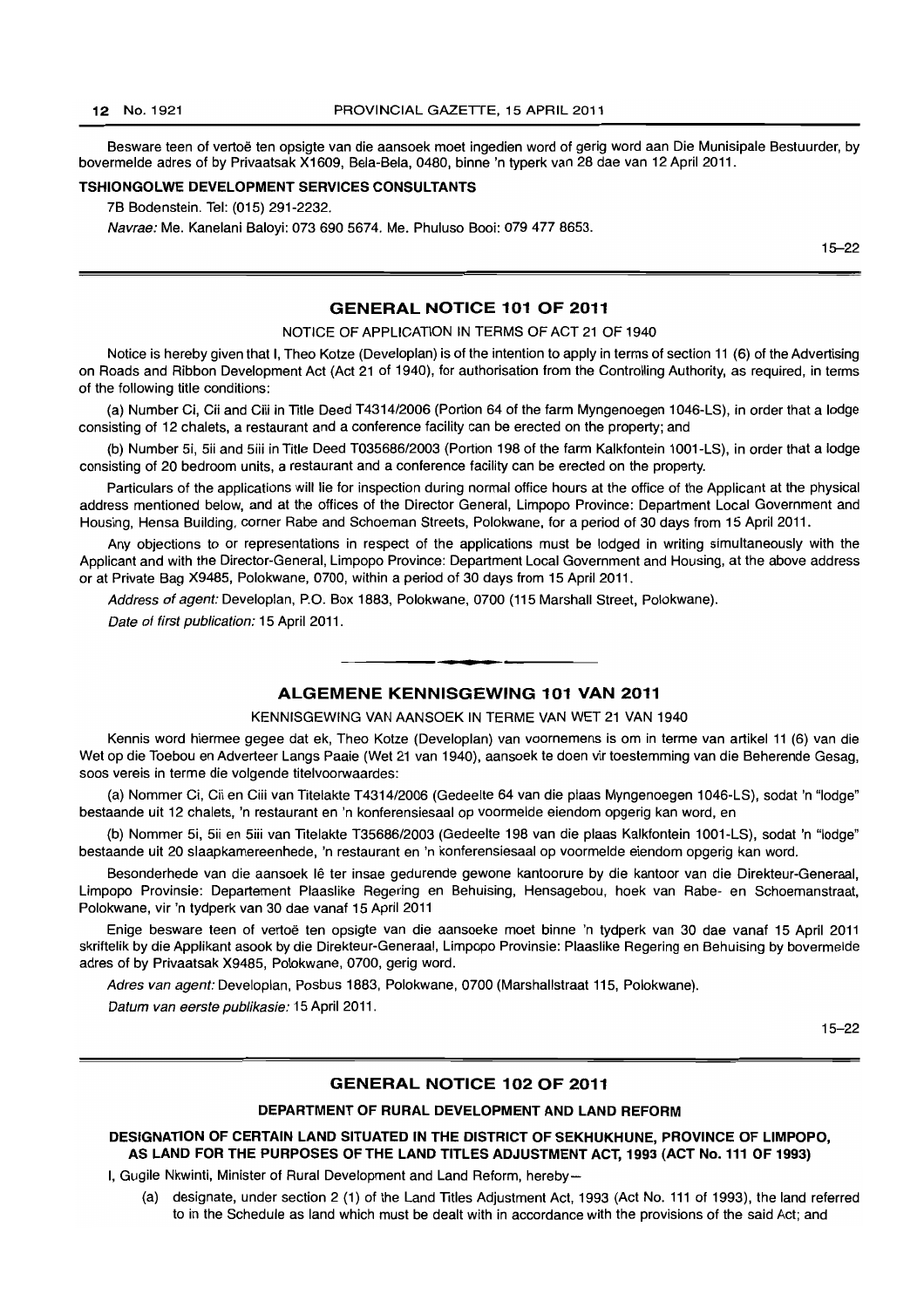(b) direct, under section 5 (7) of the said Act, that the amount required by defrayed in full from money appropriated by Parliament for this purpose, in terms of section 5 (2) of the said Act.

 $\frac{2}{\sqrt{7}}$  NKWINTI

**G. NKWINTI** Minister of Rural Development and land Reform

#### SCHEDULE A

- 1. Portion 26 of the farm Witfontein 1 JS, situated in the District of Sekhukhune, Limpopo Province.
- 2. Portion 27 of the farm Witfontein 1 JS, situated in the District of Sekhukhune, Limpopo Province.
- 3. Portion 36 of the farm Witfontein 1 JS, situated in the District of Sekhukhune, Limpopo Province.
- 4. Portion 49 of the farm Witfontein 1 JS, situated in the District of Sekhukhune, Limpopo Province.
- S. Portion 50 of the farm Witfontein 1 JS, situated in the District of Sekhukhune, Limpopo Province.
- 6. Portion 51 of the farm Witfontein 1 JS, situated in the District of Sekhukhune, Limpopo Province.
- 7. Portion 54 of the farm Witfontein 1 JS, situated in the District of Sekhukhune, Limpopo Province.
- 8. Portion 82 of the farm Witfontein 1 JS, situated in the District of Sekhukhune, Limpopo Province.
- 9. Portion 114 of the farm Witfontein 1 JS, situated in the District of Sekhukhune, Limpopo Province.
- 10. Portion 32S of the farm Witfontein 1 JS, situated in the District of Sekhukhune, Limpopo Province.
- 11. Portion 412 of the farm Witfontein 1 JS, situated in the District of Sekhukhune, Limpopo Province . . **-.**

#### ALGEMENE KENNISGEWING 102 VAN 2011

#### DEPARTEMENT VAN lANDELIKE ONTWIKKELING EN GRONDHERVORMING

### AANWYSING VAN SEKERE GROND GELEE IN DIE DISTRIK SEKHUKHUNE, DIE PROVINSIE LIMPOPO, VIR DOELEINDES VAN DIE WET OP REELING VAN GRONDTITELS, 1993 (WET No. 111 VAN 1993)

Ek, Gugile Nkwinit, Minister van Landelike Ontwikkeling en Grondhervorming-

- (a) wys hierby, kragtens artikel2 (1) van die Wet op die Reeling van Grondtitels, 1993 (Wet No. 111 van 1993), die grond in die Bylae vermeld, aan as grond waarmee ooreenkomstig die bepalings van gemelde Wet gehandel moet word; en
- (b) gelas hierby, kragtens artikel 5 (7) van gemelde Wet, dat die bedrag benodig in geheel betaal word uit geld vir die doel deur die Parlement bewillig, dienooreenkomstig met artikel 5 (2) van gemelde Wet.

 $\frac{1}{\sqrt{2}}$ 

G. NKWINTI Minister van Landelike Ontwikkeling en Grondhervorming

#### **BYLAE A**

- 1. Gedeelte 26 van die plaas Witfontein 1 JS, distrik Sekhukhune, Provinsie Limpopo.
- 2. Gedeelte 27 van die plaas Witfontein 1 JS, distrik Sekhukhune, Provinsie Limpopo.
- 3. Gedeelte 36 van die plaas Witfontein 1 JS, distrik Sekhukhune, Provinsie Limpopo.
- 4. Gedeelte 49 van die plaas Witfontein 1 JS, distrik Sekhukhune, Provinsie Limpopo.
- S. Gedeelte 50 van die plaas Witfontein 1 JS, distrik Sekhukhune, Provinsie Limpopo.
- 6. Gedeelte 51 van die plaas Witfontein 1 JS, distrik Sekhukhune, Provinsie Limpopo.
- 7. Gedeelte 54 van die plaas Witfontein 1 JS, distrik Sekhukhune, Provinsie Limpopo.
- 8. Gedeelte 82 van die plaas Witfontein 1 JS, distrik Sekhukhune, Provinsie Limpopo.
- 9. Gedeelte 114 van die plaas Witfontein 1 JS, distrik Sekhukhune, Provinsie Limpopo.
- 10. Gedeelte 325 van die plaas Witfontein 1 JS, distrik Sekhukhune, Provinsie Limpopo.
- 11. Gedeelte 412 van die plaas Witfontein 1 JS, distrik Sekhukhune, Provinsie Limpopo.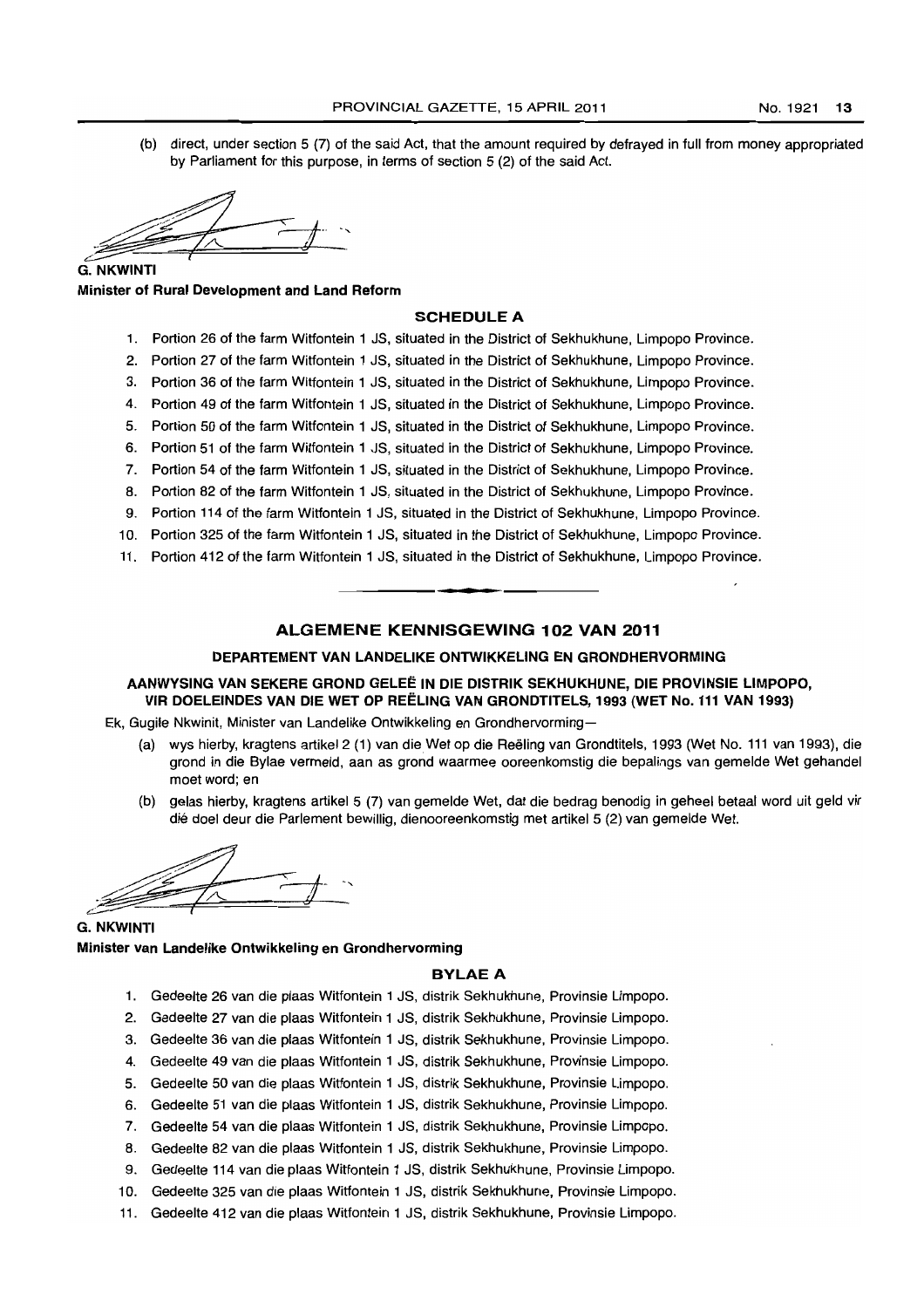# **GENERAL NOTICE 103 OF 2011**

#### NOTICE OF APPLICATION FOR ESTABLISHMENT OF TOWNSHIP

The Modimolle Local Municipality hereby gives notice in terms of section 69 (1) of the Town-planning and Townships Ordinance, 1986 (Ordinance 15 of 1986) thar an application to establish the township referred to in the Annexure hereto, has been received.

Particulars of the application are open to inspection during normal office hours at the office of: Manager: Town Planning, OR Tambo Building, Harry Gwala Street, Modimolle, for a period of 28 days from 15 April 2011.

Objections to or representations in respect of the application must be lodged with or made in writing in duplicate to the Manager: Town Planning at the above address or posted to Private Bag X1008, Modimolle, 0510, within a period of 28 days from 15 April 2011.

Date of first publication: 15 April 2011.

Date of second publication: 22 April 2011.

#### **ANNEXURE**

#### Name of township: **Leseding Extension 3.**

Full name of applicant: Jamela Consulting, Planning and Development Consultants.

Number of erven in the township: 600 erven for Residential, 1 ert for Business, 1 ert for chreche and 1 ert for park.

Description of property upon which the township will be established: Remainder of Portion 2 of the farm Vaalwater 137-KR, Limpopo.

Locality of proposed township: The property is situated approximately 60 kilometres west of the Modimolle CBD.

# **- . ALGEMENE KENNISGEWING 103 VAN 2011**

#### KENNISGEWING VAN AANSOEK OM STIGTING VAN DORP

Die Modimolle Plaaslike Munisipaliteit gee hiermee ingevolge artikel 69 (1) van die Ordonnansie op Dorpsbeplanning en Dorpe, 1986 (Ordonnansie 15 van 1986), kennis dat 'n aansoek om dorp te stlg ontvang is, soos in die bylae hierby genoem.

Besonderhede van die aansoek lê ter insae gedurende gewone kantoorure by die kantoor van die Bestuurder: Dorp Beplanning, OR Tambo Gebou, Harry Gwalastraat, Modimolle, vir 'n tydperk van 28 dae vanaf 15 April 2011.

Besware teen of vertoë ten opsigte van die aansoek moet binne 'n tydperk van 28 dae vanaf 15 April 2011, skriftelik en in tweevoud by die Bestuurder: Dorp Beplanning by bovermelde adres of by Privaatsak Xi 008, Modimolle, 0510, ingedien of gerig word.

Datum van eerste publikasie: 15 April 2011.

Datum van tweede publikasie: 22 April 2011.

#### **BYLAE**

Naam van dorp: **Leseding Uitbreiding** 3.

Volle naam van applikant: Jamela Consulting, Beplanning en Ontwikkeling Konsultante.

Aantal erwe in dorp: 600 erwe vir woon, 1 erf besigheid, 1 erf kleutering, 1 erf vir park.

Beskrywing van eiendom waarop dorp gestig gaan word: Re van Gedeelte 2 van plaas Vaalwater 137 -KR Limpopo.

Ligging van voorgestelde dorp: Die eiendom is geleë 60 kilometers wes van die Modimolle Sentral Besigheid Distrik.

15-22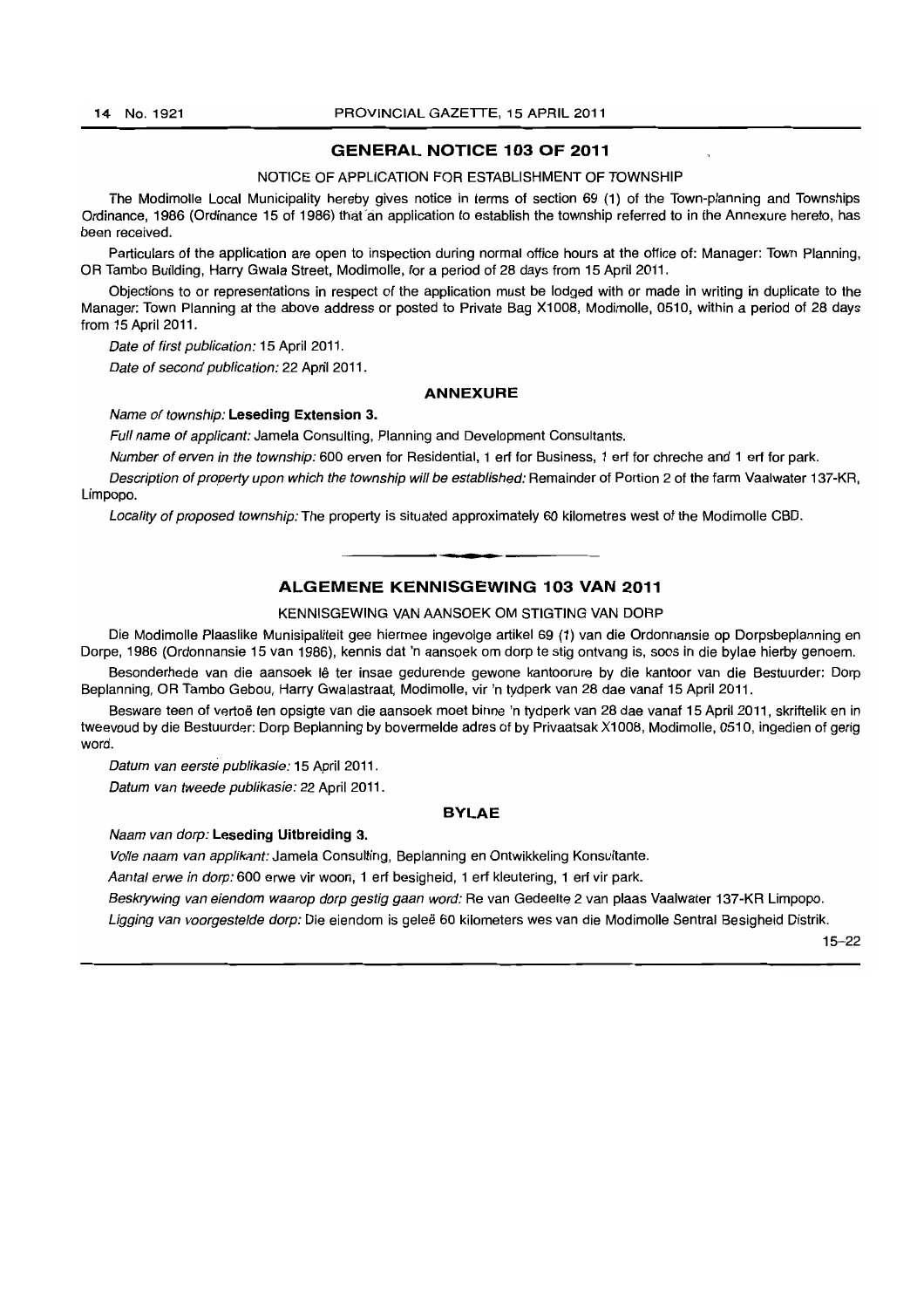# **GENERAL NOTICE 100 OF 2011**

#### NOTICE OF LAND DEVELOPMENT AREA APPLICATION

[Regulation 21(10) of the Development Facilitation Regulations in terms of the DFA, 1995]

Plan Wize Town & Regional Planners of P.O. Box 2445, Thabazimbi 0380 has lodged an application in terms of the Development Facilitation Act, 1995, (Act 67 of 1995) for the establishment of a land development area on the Remainder of the farm Hartebeestbult, 314 KQ (to be registered as Portion 5 of the farm Hartebeestbult, 314 KQ and a part of the farm Kwa Motswere, 713 KQ) and the Remainder of the farm Kua Metswiri, 597 KQ (to be registered as Portion 2 of the farm Kua Metswiri, 597 KQ and as a part of the farm Kwa Motswere, 713 KQ), Limpopo Province. The development will consist of a rural residential development within a nature area with the following uses:

- 1 portion for Private Access and Access Control, Administration, Staff Village, Game farm and Conservation, Private Roads (±39,24ha);
- 300 portions (of  $\pm 0.29$ ha/portion) for Rural Residential purposes ( $\pm 86,79$ ha);
- 1 portion for Place of Refreshment and Recreational Facilities (±9,06ha);
- 4 portions for Place of Refreshment, Administration, Recreational Facilities, Game Farm and Conservation, Private Roads (±405,24ha);
- 1 portion for a Corporate Lodge (±2.21ha);
- 1 portion for Game Farm and Conservation, Private Roads, Private Access and Access Control (±624.47ha); and
- 2 portions for Game Farm and Conservation, Private Roads (±1367ha).

The relevant plans documents and information are available for inspection at the Designated Officer, Department Local Government and Housing, First Floor, Hensa Building, corner of Landros Mare and Rabe Streets, Polokwane and at the land development applicant, for a period of 21 days from 15 February 2011.

The application will be considered at a Tribunal Hearing to be held on the Remainder of the farm Kua Metswiri 597, KQ Limpopo Province, on 24 May 2011 at 10:00, as determined by the Designated Officer. The prehearing conference will be held at the same venue on 21 April 2011 at 10:00 (directions to the venue can be requested from Plan Wize Town and Regional Planners - see contact details below).

Any person having an interest should please note that in terms of the Development Facilitation Act 1995:

- You must within 21 (twenty one) days from the date of this notice, provide the land development applicant with your written representation in support of the application or any other written representation not amounting to an objection, in which case you are not required to attend the tribunal hearing. or
- 2 If your comments constitute an objection to any aspect of the land development application, you or your duly authorised representative must appear in person before the Tribunal on the date mentioned for the pre-hearing ccnference above, or on any other date of which you may be given notice.

In terms of the Development Facilitation Act, 1995 this notice has the effect of a subpoena and failure to comply with this notice constitutes a criminal offence. Any written objection or representation must state the name and address of the person or body making the objection or representation, the interest that such person or body has in the matter, and the reasons for the objection or representation, and must be delivered to the Designated Officer and the Land Development Applicant at the addresses set out below within the said period of 21 days. You may contact the Designated Officer if you have any queries on Tel.: (015) 284-5000, Cell: (072) 1856197 and Fax: (086) 603 7864 (the Office of the Head of Department Local Government & Housing, Limpopo), e-mail: netshitomboniht@limdlgh.gov.za.

Land Development Applicant: Plan Wize Town & Regional Planners, P.O. Box 2445, Thabazimbi 0380 Tel: (014) 772-1758. Fax: 088014772-1758. E-mail: planwize@telkomsa.net.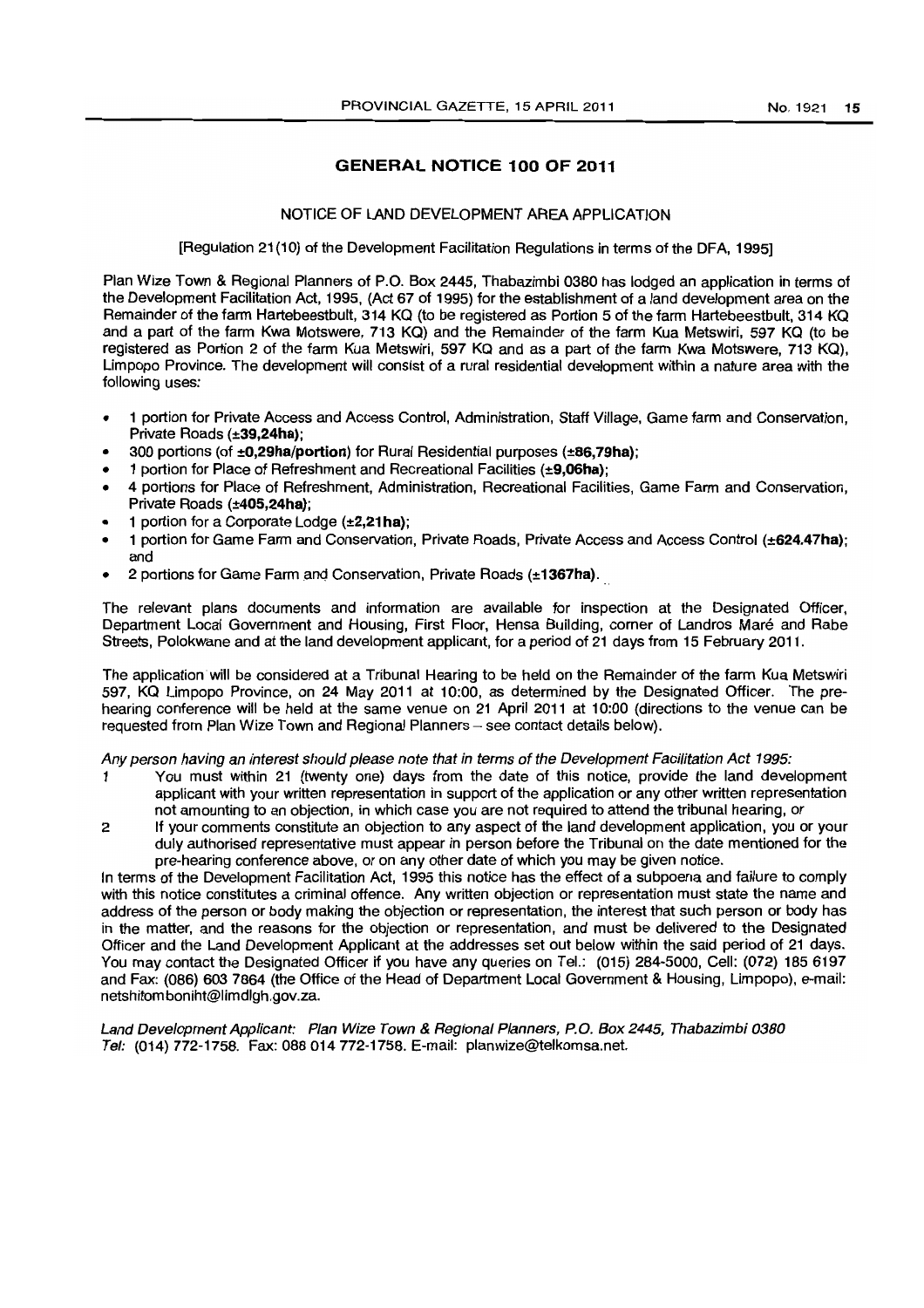# **ALGEMENE KENNISGEWING 100 VAN 2011**

#### KENNISGEWING VAN GRONDONTWIKKELINGSGEBIEDAANSOEK

[Regulasie 21 (10) van die Ontwikkelingsfasiliteringsregulasies in terme van die Wet op Ontwikkelingsfasilitering, 1995].

Plan Wize Stads- & Streekbeplanners van Posbus 2445, Thabazimbi, 0380, het 'n aansoek geloods in terme van die Wet op Ontwikkelingsfasilitering, 1995 (Wet 67 van 1995) vir die vestiging van 'n grondontwikkelingsgebied op die Restant van die plaas Hartebeestbult, 314 KO (wat geregistreer staan te word as Gedeelte 5 van die plaas Hartebeestbult, 314 KO en 'n gedeelte van die plaas Kwa Motswere, 713 KO) en die Restant van die plaas Kua Metswiri, 597 KO (wat geregistreer staan te word as Gedeelte 2 van die plaas Kua Metswiri. 597 KO en 'n gedeelte van die plaas Kwa Motswere. 713 KO), Limpopo Provinsie, die ontwikkeling sal bestaan uit 'n landelike residensiele ontwikkeling binne 'n natuurgebied met die volgende gebruike:

- 1 gedeelte vir Privaat Toegang en Toegangsbeheer. Administrasie, Personeeldorp, Wildsplaas en Natuurbewaring, Privaat Paaie (±39,24ha);
- 300 gedeeltes (van ±0,29ha/gedeelte) vir Landelike Residensiële doeleindes (±86,79ha);
- 1 gedeelte vir Verversingsplek en Gemeenskaplike Ontspanningsfasiliteite (±9,06ha);
- 4 gedeeltes vir Verversingsplek, Administrasie, Gemeenskaplike Ontspanningsfasiliteite, Wildsplaas en Natuurbewaring, Privaat Paaie (±405,24ha);
- 1 gedeelte vir 'n Korporatiewe Herberg ("Lodge") (±2,21 hal;
- 1 gedeelte vir Wildsplaas en Natuurbewaring, Privaat Paaie. Privaat Toegang en Toegangsbeheer (±624,47ha); en
- 2 gedeeltes vir Wildsplaas en Natuurbewaring. Privaat Paaie (±1367ha).

Die betrokke planne, dokumente en inligting is beskikbaar vir inspeksie by die Aangewese Beampte, Departement van Plaaslike Regering en Behuising, Eerste Vloer, Hensa Gebou, hoek van Landros Mare- en Rabestraat, Polokwane en by die grondontwikkelingsapplikant, vir 'n periode van 21 dae vanaf 15 Februarie 2011.

Die aansoek sal oorweeg word tydens 'n Tribunaalverhoor wat gehou sal word op die Restant van die plaas Kua Metswiri, 597 KO, Limpopo Provinsie op 24 Mei 2011 om 10:00. Die voorverhoor samesprekings sal by dieselfde plek gehou word op 21 April 2011 om 10:00 soos bepaal deur die aangewese beampte. (Aanwysings na die eiendom kan aangevra word vanaf Plan Wize Stads- en Streekbeplanners - sien kontakbesonderhede hieronder.)

Enige persoon wat geinteresseerd is in die aansoek moet asseblief kennis neem dat in terme van die Wet op Ontwikkelingsfasilitering, 1995:

- 1. U mag binne 'n periode van 21 (een en twintig) dae vanaf die datum van die eerste publikasie van hierdie kennisgewing. die grondontwikkelingsapplikant van u geskrewe vertoe ten gunste van die ontwikkeling voorsien, of enige ander skriftelike vertoe, wat nie neerkom op 'n beswaar nie, in watter geval u nie die tribunaalverhoor hoef by te woon nie, of
- 2. Indien u kommentaar 'n beswaar verteenwoordig met betrekking tot enige aspek van die grondontwikkelingsaansoek. moet u of u gemagtigde verteenwoordiger, persoonlik voor die Ontwikkelingstribunaal verskyn tydens die voorverhoorkonferensie hierbo of op enige ander datum waarvan u kennis gegee mag word.

In terme van die Wet op Ontwikkelingsfasilitering, 1995 het hierdie kennisgewing die effek van 'n dagvaardiging en indien daar nie voldoen word aan hierdie kennisgewing nie sal dit as 'n kriminele oortreding geag word. Enige skriftelike beswaar of vertoe moet die naam en adres van die persoon of instansie wat die beswaar verteenwoordig. die belang wat die persoon of instansie in die saak het, en die rede vir die beswaar of vertoe, bevat. Hierdie beswaar moet gelewer word aan die Aangewese Beampte en die Grondontwikkelingsapplikant by die adresse hieronder vermeld binne die gemelde periode van 21 dae. U mag die Aangewese Beampte kontak indien u enige navrae het, by Tel.: (015) 284-5000, Sel: (072) 1856197 en Fax: (086) 6037864 (die Kantoor van die Departement van Plaaslike Regering en Behuising, Limpopo), e-pos: netshitomboniht@limdlgh.gov.za.

Ontwikkelingsagent: Plan Wize Stads- en Streekbeplanners, Posbus 2445 Thabazimbi *0380*  Tel.: (014) 772-1758. Faks: 088 014 772-1758. E-pos: planwize@telkomsa.net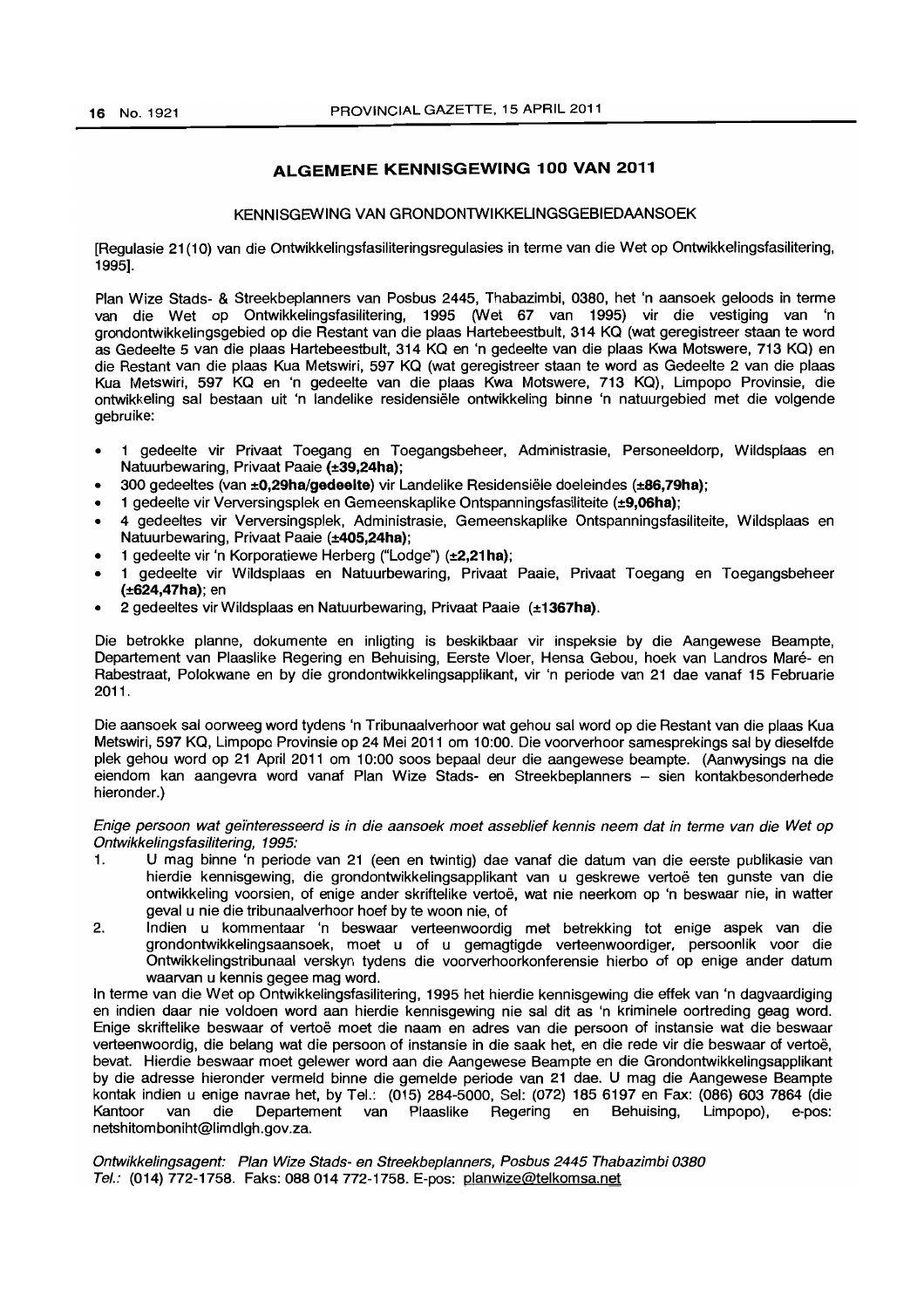# **LOCAL AUTHORITY NOTICES PLAASLIKE BESTUURSKENNISGEWINGS**

# **LOCAL AUTHORITY NOTICE 136**

#### POLOKWANE/PERSKEBULT AMENDMENT SCHEME 230

#### NOTICE OF APPLICATION FOR THE AMENDMENT OF THE POLOKWANE/PERSKEBULT TOWN PLANNING SCHEME, 2007, ITO SECTION 56(1)(B)(I) OF THE TOWNPLANNING AND TOWNSHIPS ORDINANCE, 1986 and REMOVAL OF RESTRICTIONS ACT, 1967

# REMOVAL OF CONDITIONS OF TITLE

t. Charlotte van der Merwe, being the authorized agent of the owner of the erf mentioned below hereby give notice that I have applied for:

1. The amendment of the Townplanning Scheme known as the Polokwane/Perskebult Townplanning Scheme, 2007 in terms of Section 56(1)(b)(i) of the Townplanning and Townships Ordinance, 1986 (Ordinance No 15 of 1986) to the Polokwane Municipality, in so far as the rezoning of Portion 1 of Erf 867. Pietersburg. situated at 29 Magasyn Street, Polokwane. from "Residential 1" to "Education" for the purposes of to establish a pre-school facility.

2. The removal of conditions 9 & 12 in title deed *T53299/2007.* to the Department of Local Government & Housing, in terms of section 3{ 1) of the Removal of Restrictions Act, 1967 pertaining to Portion 1 of Erf 867, Pietersburg.

Particulars of the applications will lie for inspection during normal office hours at the office of the Director: Spatial Planning and Land Use Management, first floor, Civic Centre, Landdros Mare Street. Polokwane, as well as the office of the Head of Department, Limpopo Province: Local Government & Housing, 20 Rabe Street, Polokwane, for a period of 28 days from 8 April 2011.

Objections to or representations in respect of the application must be lodged with or made in writing to the Municipal Manager at the above address or at P O Box 111, POLOKWANE, 0700 and to the Head of Department, Limpopo Province: Local Government & Housing, Private Bag X 9485, Polokwane, 0700 within a period of 28 days from 8 April 2011.

Address of agent: Kamekho Town Planners P O Box 4169 Polokwane 0700 Tel: 015 295 7382. . **-.** 

# **PLAASLIKE BESTUURSKENNISGEWING 136**

### POLOKWANE/PERSKEBULT WYSIGINGSKEMA 230 KENNISGEWING VAN DIE AANSOEK OM DIE WYSIGING VAN DIE POLOKWANE/PERSKEBULT DORPSBEPLANNINGSKEMA, 20071NGEVOLGE ARTIKEL 56(1)(B}(I) VAN DIE ORDONNANSIE OP DORPSBEPLANNING EN DORPE, 1986 en WET OP OPHEFFING VAN BEPERKINGS, 1967

#### OPHEFFING VAN BEPERKINGS VAN TITEL

Ek, Charlotte van der Merwe, synde die gemagtigde agent van die eienaar van die ondergenaemde erf, gee hiermee kennis dat ek aansoek gedoen het vir:

1. Die wysiging van die Dorpsbeplanningskema bekend as die Polokwane!Perskebult Dorpsbeplanningskema, 2007 ingevolge Artikel 56{1 )(b)(i) van die Ordonnansie op Dorpsbeplanning en Dorpe, 1986 (Ordonnansie 15 van 1986). by die Polokwane Munisipaliteit, deur die hersonering van Gedeelte 1 van Erf 867. Pietersburg. gelee te Magasynstraat 29, Polokwane. vanaf "ResidensieeI1" na "Opvaedkundig" vir die doeleindes van 'n voorskoolse fasiliteit.

2. Die verwydering van voorwaardes 9 & 12 in titelakte *T53299/2007.* na die Departement van Plaaslike Bestuur en Behuising, in terme van artikel 3(1) van die Opheffing van 8eperkings Wet. 1967 betreffende Gedeelte 1 van Erf 867, Pietersburg.

Besonderhede van die aansoeke Iê ter insae gedurende kantoorure by die kantoor van die Direkteur: Ruimtelike Beplanning en Grondgebruikbestuur, eerste vloer, Burgersentrum. Landdros Marestraat. Polokwane en kantoor van die Hoof van die Department, Limpopo Provinsie: Plaaslike Regering en Behuising, Rabestraat 20, Polokwane vir 'n tydperk van 28 dae vanaf 8 April 2011.

Besware teen of vertoë ten opsigte van die aansoek moet binne 'n tydperk van 28 dae vanaf 8 April 2011 skriftelik by of tot die Munisipale Bestuurder by bovermelde adres of by Posbus 111, POLOKW ANE, 0700 of by die Hoof van die Departement, Limpopo Provinsie: Plaaslike Regering en Behuising, Privaatsak X 9485, Polokwane, 0700, ingedien of gerig word.

Adres van Agent: Kamekho Stadsbeplanners Posbus 4169 Polokwane 0700 Tel: 015 295 7382.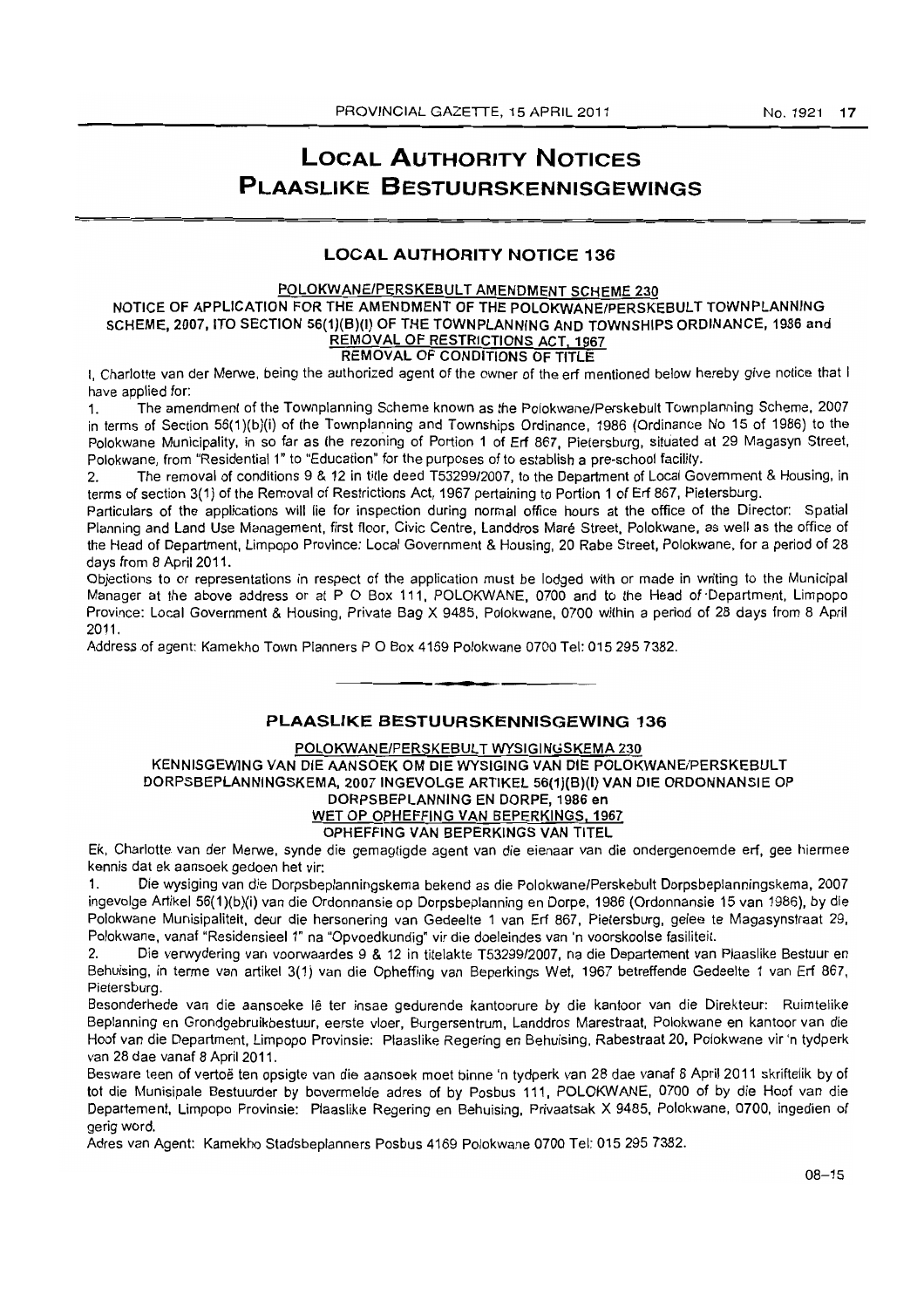# **LOCAL AUTHORITY NOTICE 144**

#### POLOKWANE/PERSKEBULT AMENDMENT SCHEME 232

#### NOTICE OF APPLICATION FOR THE AMENDMENT OF THE POLOKWANE/PERSKEBULT TOWN PLANNING **SCHEME, 2007, IN TERMS OF SECTION 56(1) (B) (i) OF THE TOWN PLANNING AND TOWNSHIPS ORDINANCE, 1986 (ORDINANCE NO 15 OF 1986)**

I, Charlotte van der Merwe, being the authorized agent of the owner of the erf mentioned below, hereby give notice in terms of section 56(1)(b)(i) of the Town Planning and Townships Ordinance, 1986 (Ordinance No 15 of 1986) that I have applied to the Polokwane MuniCipality for the amendment of the Town Planning Scheme known as the Polokwane/Perskebult Town Planning Scheme, 2007 to rezone Portion 1 of erf 98, Pietersburg, situated at 34a Bok Street, from "Residential 1" to "Business 2" for the purpose of shops and offices.

Particulars of the application will lie for inspection during normal office hours at the office of the Manager: Spatial Planning and Land Use Management, first floor, Civic Centre, Landdros Mare Street, Polokwane for a period of 28 days from 15 April 2011.

Objections to or representations in respect of the application must be lodged with or made in writing to the Municipal Manager at the above address or at P O Box 111, Polokwane, 0700 within a period of 28 days from 15 April 2011.

ADRESS OF AGENT: KAMEKHO CONSULTING CC, PO BOX 4169, POLOKWANE, 0700 TEL: 015 295 7382, Fax: 015 295 9693 **-.** 

# **PLAASLIKE BESTUURSKENNISGEWING 144**

#### **POLOKWANE/PERSKEBULT WYSIGINGSKEMA 232**

**KENNISGEWING VAN DIE AANSOEK OM DIE WYSIGING VAN DIE POLOKWANE/PERSKEBULT DORPSBEPLANNINGSKEMA, 20071NGEVOLGE ARTIKEL 56(1)(B)(i) VAN DIE ORDONNANSIE OP DORPSBEPLANNING EN DORPE, 1986 (ORDONNANSIE NO 15 VAN 1986)** 

Ek, Charlotte van der Merwe, synde die gemagtigde agent van die eienaar van die ondergenoemde erf, gee hiermee ingevolge artikeI56(1)(b)(i) van die Ordonnansie op Dorpsbeplanning en Dorpe, 1986 (Ordonnansie 15 van 1986) kennis dat ek by die Polokwane Munisipaliteit aansoek gedoen het om die wysiging van die Dorpsbeplanningskema bekend as die Polokwane/Perskebult Dorpsbeplanningskema, 2007 deur hersonering van die Gedeelte 1 van Erf 98, Pietersburg, Bokstraat 34a, vanaf "Residensieel 1" na "Besigheid 2" vir die doeleindes van winkels en kantore.

Besonderhede van die aansoek lê ter insae gedurende kantoorure by die kantoor van die Bestuurder: Ruimtelike Beplanning en Grondgebruikbestuur, eerste vloer, Burgersentrum, Landdros Marestraat, Polokwane vir 'n tydperk van 28 dae vanaf 15 April 2011.

Besware teen of vertoë ten opsigte van die aansoek moet binne 'n tydperk van 28 dae vanaf 15 April 2011 skriftelik by of tot die Munisipale Bestuurder by bovermelde adres of by Posbus 111, Polokwane, 0700 ingedien of gerig word. ADRES VAN AGENT: KAMEKHO CONSULTING CC, POSBUS 4169, POLOKWANE 0700

TEL: 015 295 7382, Fax: 0152959693

15-22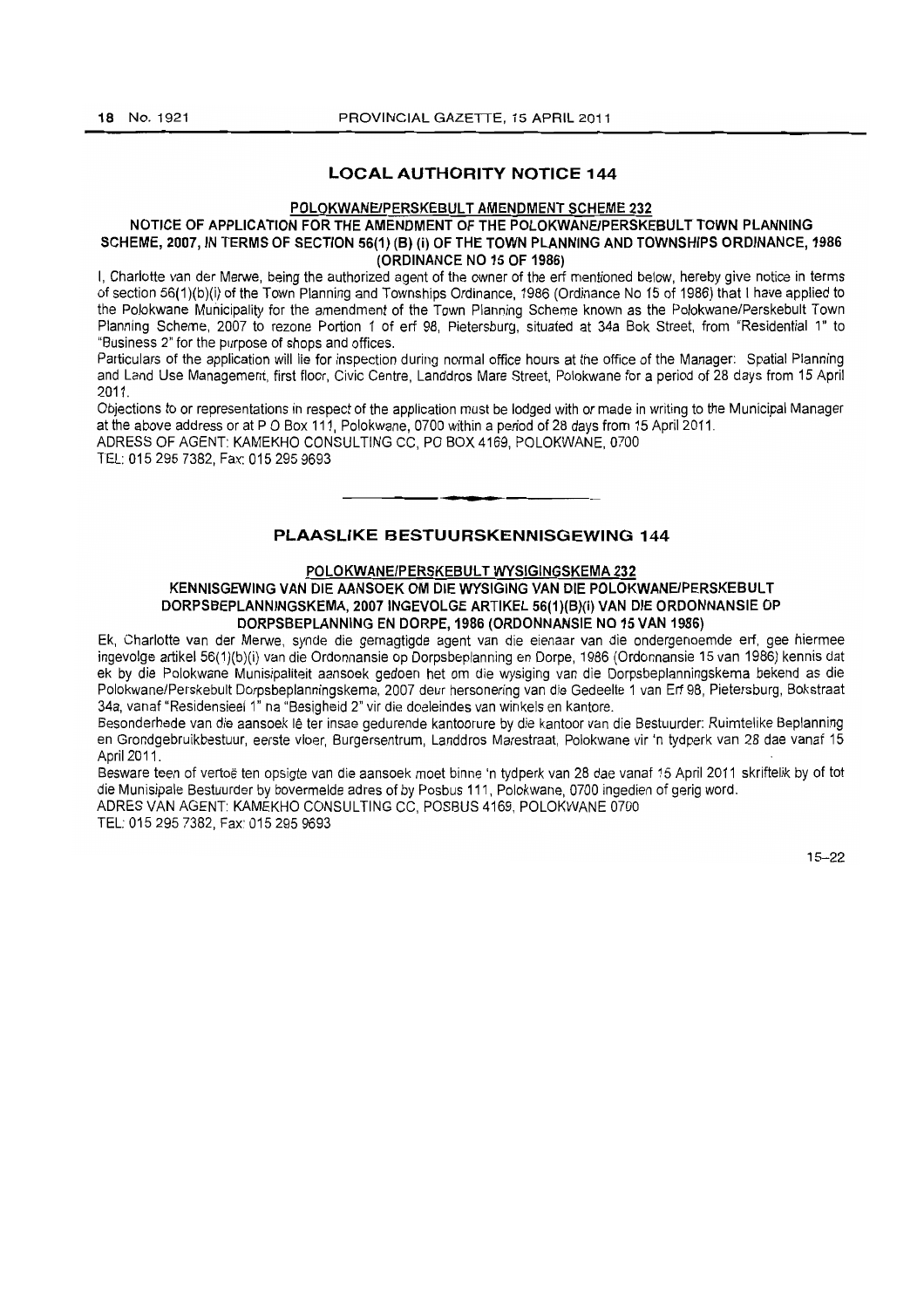#### LOCAL AUTHORITY NOTICE 145

### GREATER TZANEEN MUNICIPALITY

#### TZANEEN AMENDMENT SCHEME 230

It is hereby notified in terms of the provisions of section 57 (1) (a) of the Town-planning and Townships Ordinance, 1986 (Ordinance 15 of 1986), that the Greater Tzaneen Municipality has approved the amendment of the Tzaneen Town-planning Scheme, 2000, by the rezoning of Erf 393, Tzaneen Extension 4, from "Residential 4" to "Residential 4" with an Annexure to legalize the current street building line to zero (0) metres.

Map 3 and the scheme clauses of the amendment scheme are filed with the Acting Municipal Manager of Greater Tzaneen Municipality, Tzaneen, and the Director: Department of Local Government and Housing, Polokwane, and are open for inspection during normal office hours.

This amendment is known as Tzaneen Amendment Scheme 230, and shall come into operation on the date of publication of this notice.

#### MRS. T. C. MAMETJA, Acting Municipal Manager

Municipal Offices, PO Box 24, Tzaneen, 0850

Date: 15 April 2011

(Notice No. PD2I2011)

#### PLAASLIKE BESTUURS KENNISGEWING 145

#### GROTER TZANEEN MUNISIPALITEIT

#### TZANEEN-WYSIGINGSKEMA 230

Hiermee word ingevolge die bepalings van artikel 57 (1) (a) van die Ordonnansie op Dorpsbeplanning en Dorpe, 1986 (Ordonnansie 15 van 1986), bekendgemaak dat die Groter Tzaneen Munisipaliteit die wysiging van die Tzaneendorpsbeplanningskema, 2000, goedgekeur het, deur die hersonering van Erf 393, Tzaneen Uitbreiding 4, vanaf "Residensieel 4" na "Residensieel 4", met 'n Bylae om die huidige straatboulyn van nul (0) meter te wettig.

Kaart 3 en die skemaklousules van hierdie wysigingskema word deur die Waarnemende Munisipale Bestuurder van die Groter Tzaneen Munisipaliteit, Tzaneen, en die Direkteur: Departement Plaaslike Regering en Behuising, Polokwane, in bewaring gehou en lê gedurende gewone kantoorure ter insae.

Hierdie wysiging staan bekend as Tzaneen-wysigingskema 230, en tree op datum van publikasie van hierdie kennisgewing in werking.

#### MEV. T. C. MAMET JA, Waarnemende Munisipale Bestuurder

Munispale Kantore, Posbus 24, Tzaneen, 0850

Datum: 15 April 2011

(Kennisgewing No. PD2/2011)

# LOCAL AUTHORITY NOTICE 146

# GREATER TZANEEN MUNICIPALITY

#### PROPOSED PERMANENT STREET CLOSURE AND ALIENATION

Notice is hereby given in terms of section 67 and 79 of the Local Government Ordinance, 1939 (Ordinance 17 of 1939), that it is the intention of the Greater Tzaneen Municipality to permanently close a part of Jopie Botha Street in Tzaneen Extension 26, in extent approximately 2 128 m<sup>2</sup>, to be alienated to Messrs Always Trading 012 CC.

A map showing the portion of the street concerned, as well as all relevant particulars, lies open for inspection at the office of the Acting Municipal Manager: Greater Tzaneen Municipality during normal office hours.

Any person who has any objection to the proposed partial street closure or who may have any claim for compensation if such closure is carried out, must lodge such objection or claim with reasons in writing no later than 16hOO on 20 May 2011 with the Acting Municipal Manager, Civic Centre, Agatha Street, Tzaneen.

#### The Acting Municipal Manager

P.O Box 24, Tzaneen, 0850

(Notice: PD 3/2011)